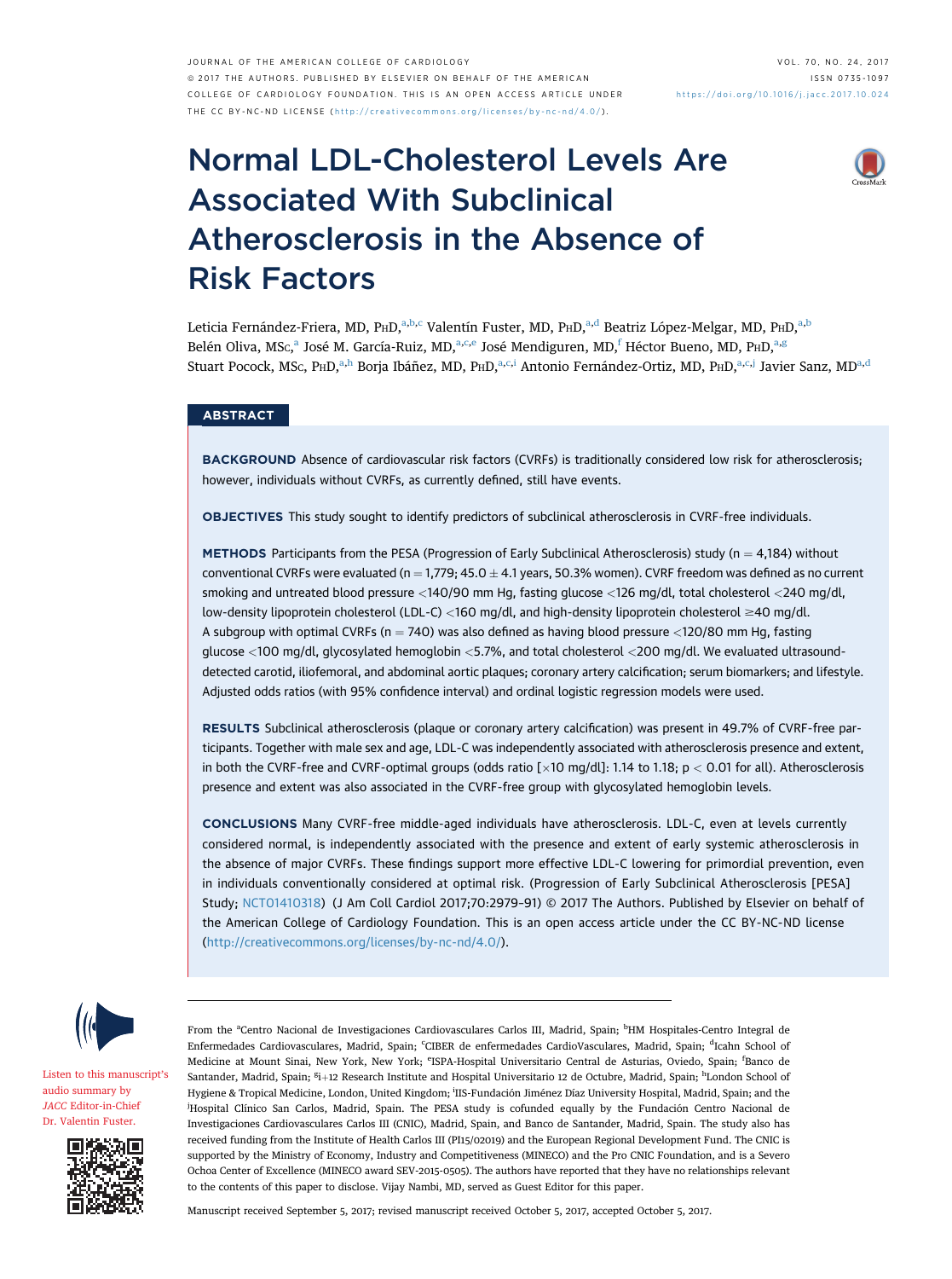### ABBREVIATIONS AND ACRONYMS

CAC = coronary artery calcification

CVRF = cardiovascular risk factor

eGFR = estimated glomerular filtration rate

 $HbA_{1c}$  = glycosylated hemoglobin

hs-CRP = high-sensitivity C-reactive protein

HDL-C = high-density lipoprotein cholesterol

LDL-C = low-density lipoprotein cholesterol

VCAM = vascular cell adhesion molecule

ardiovascular risk in asymptomatic<br>individuals is assessed on the basis<br>of conventional cardiovascular risk<br>factors (CVRFs) and most cardiovascular individuals is assessed on the basis of conventional cardiovascular risk factors (CVRFs), and most cardiovascular events are linked to elevated CVRFs [\(1\).](#page-11-0) However, atherosclerosis and cardiovascular events are common even among individuals with a low CVRF burden  $(2-4)$ . This is especially the case among younger adults and women, who can experience cardiovascular events despite being considered at low short-term risk  $(5-7)$ . According to current preventive recommendations [\(8\),](#page-11-0) healthy individuals without CVRFs (as presently defined) are usually not considered a target for prevention strategies despite the possible presence of atherosclerosis.

Subclinical atherosclerosis underlies most cardiovascular events, and its detection can improve risk stratification  $(9,10)$ . However, a mismatch has been reported between low conventional risk and the presence of subclinical atherosclerosis detected by coronary artery calcification (CAC) or carotid ultrasound [\(11,12\).](#page-11-0) Our group identified subclinical atherosclerosis in nearly 60% of middle-aged individuals classified at low risk according to traditional risk scales, with multiple vascular sites affected in 41% [\(13\).](#page-11-0) These findings demonstrate a disparity between conventional CVRFs and the presence of atherosclerosis, suggesting that other factors play a role in atherogenesis. In this study, we aimed to explore and identify potential predictors of the presence and multiterritorial extent of subclinical atherosclerosis in the absence of major CVRFs.

SEE PAGE 2992

### METHODS

STUDY DESIGN. This study was conducted in a subset of individuals from the PESA (Progression of Early Subclinical Atherosclerosis) study [\(13](#page-11-0)–15) with CVRF levels below current thresholds. The PESA study uses noninvasive imaging to prospectively evaluate the presence and progression of subclinical atherosclerosis in a middle-aged population of 4,184 adults aged between 40 and 54 years. The main exclusion criteria were known cardiovascular disease, active treatment for cancer, or any disease expected to decrease life expectancy or protocol adherence. Participants underwent clinical interviews, physical activity and lifestyle evaluations, physical examination, electrocardiogram, laboratory analysis, and imaging studies at baseline, with repeat evaluations scheduled for 3- and 6-year follow-up visits. The study protocol was approved by the Instituto de Salud Carlos III Ethics Committee and all participants provided written informed consent.

DEFINITION OF THE CVRF-FREE POPULATION AND THE CVRF-OPTIMAL SUBGROUP. This study included nonsmokers with no hypertension, diabetes, or dyslipidemia according to Adult Treatment Panel III CVRF definitions [\(16,17\)](#page-11-0): 1) untreated systolic blood pressure <140 mm Hg and diastolic blood pressure <90 mm Hg; 2) untreated fasting plasma glucose <126 mg/dl; 3) untreated total cholesterol <240 mg/dl, low-density lipoprotein cholesterol (LDL-C) <160 mg/dl, and high-density lipoprotein cholesterol (HDL-C)  $\geq$ 40 mg/dl; and 4) no current smoking status. This subpopulation represents 42.5% of the total PESA study population ([Figure 1](#page-2-0)).

Within the conventional CVRF-free population, we also defined a subgroup of individuals with optimal modifiable CVRFs [\(3,18\)](#page-11-0): systolic blood pressure  $<$ 120 mm Hg, diastolic blood pressure  $<$ 80 mm Hg, total cholesterol <200 mg/dl, fasting plasma glucose <100 mg/dl, and glycosylated hemoglobin  $(HbA_{1c})$  <5.7%.

ASSESSMENT OF CVRFs, SERUM BIOMARKERS, AND LIFESTYLE PARAMETERS. CVRFs were prospectively collected through questionnaires (smoking, family history) or objective quantification (hypertension, diabetes, dyslipidemia) as previously described [\(13\).](#page-11-0) Family history of cardiovascular disease was defined as having a first-degree relative diagnosed with clinical atherosclerosis below 55 years of age in men and 65 years of age in women  $(16)$ . Obesity was defined as body mass index  $\geq$ 30 kg/m<sup>2</sup> [\(2,16\)](#page-11-0). The 10-year risk of atherosclerotic cardiovascular disease was calculated using the Pooled Cohort Equations and cutoffs were defined as <5%, 5% to <7.5%, and  $\geq$ 7.5% for low, intermediate, and high risk, respectively [\(19\).](#page-11-0) The 30-year Framingham risk score was also measured and classified as low (<10%), moderate (10% to 20%), or high (<20%) risk [\(20\).](#page-11-0)

Venous blood was collected after 8 h of fasting and samples were tested for total cholesterol, HDL-C, LDL-C, oxidized LDL-C, triglycerides, lipoprotein (a), glucose, insulin,  $HbA_{1c}$ , cystatin C, and creatinine by standard methods [\(14\)](#page-11-0). LDL-C was calculated by the Friedewald method except for participants with triglycerides >300 mg/dl, where it was measured directly. The estimated glomerular filtration rate (eGFR) was calculated according to the Chronic Kidney Disease Epidemiology Collaboration equation [\(21\).](#page-11-0) The baseline PESA study protocol also included the following inflammation markers: high-sensitivity C-reactive protein (hs-CRP), fibrinogen, vascular cell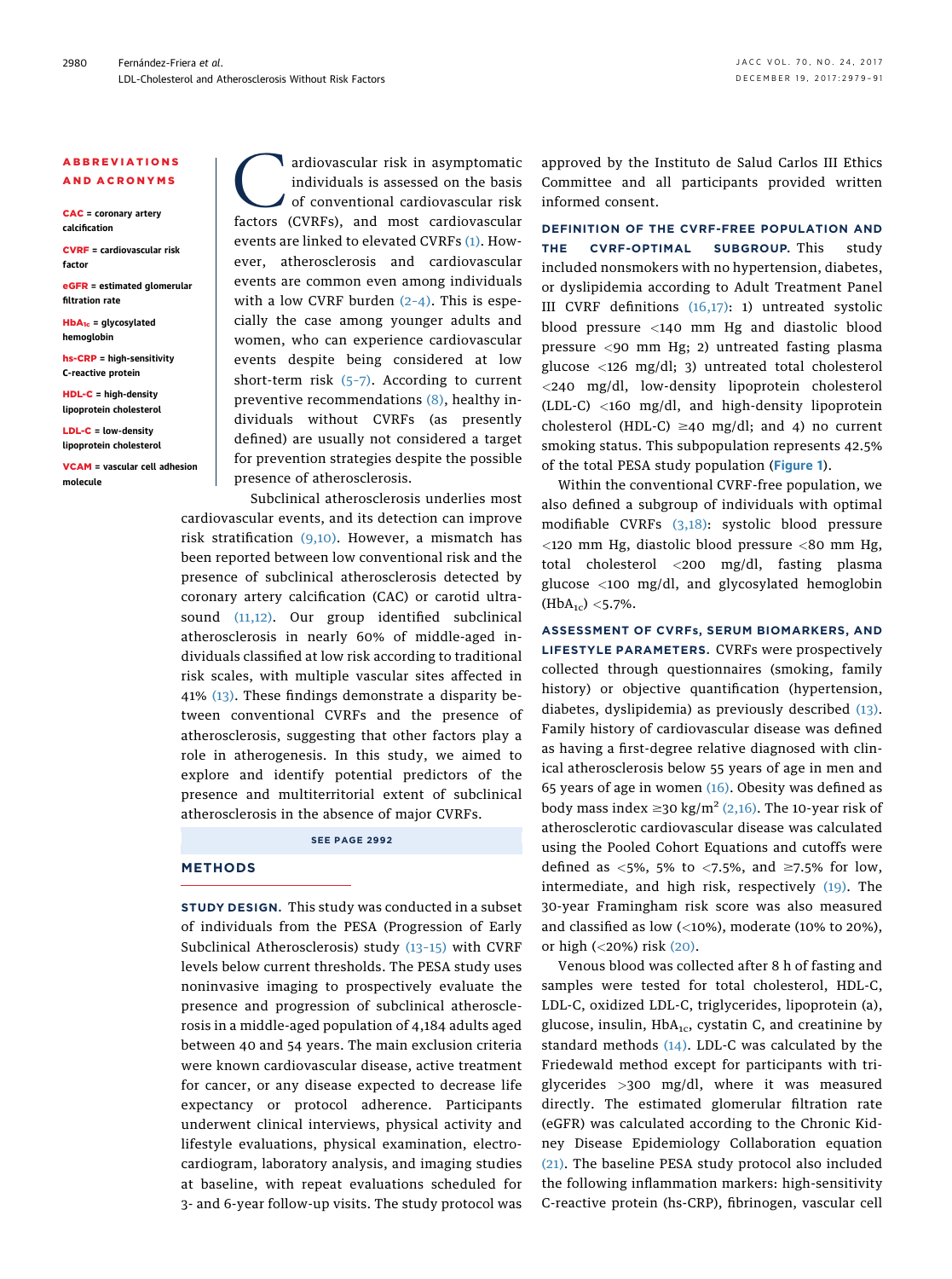<span id="page-2-0"></span>adhesion molecule (VCAM)-1, and P-selectin. Physical activity was assessed by triaxial accelerometry with ActiTrainer accelerometers (ActiGraph, Pensacola, Florida) placed on each participant's waist for 7 consecutive days, including sleep time. Moderate and vigorous physical activity were defined according to standard Troiano cutoffs [\(22\)](#page-11-0). We also calculated the PREDIMED (PREvencion con DIeta MEDiterranea) score, which reflects increasing adherence to Mediterranean diet [\(23,24\).](#page-11-0) In addition, 7 ideal cardiovascular health metrics were quantified, as recently proposed [\(3\)](#page-11-0).

ASSESSMENT OF SUBCLINICAL ATHEROSCLEROSIS. Twodimensional vascular ultrasound and noncontrast cardiac computed tomography were performed in all participants as previously described [\(13\)](#page-11-0). In brief, presence of atherosclerotic plaques by ultrasound was assessed by cross-sectional sweep of carotids, infrarenal abdominal aorta, and iliofemoral arteries. Plaques were defined as focal protrusions into the arterial lumen of thickness >0.5 mm or >50% of the surrounding intima-media thickness, or as a diffuse intima-media thickness  $>1.5$  mm [\(25\).](#page-11-0) The CAC score was calculated from computed tomography images by the Agatston method [\(26\)](#page-11-0). All images were analyzed at a central Imaging Core Laboratory by experienced, blinded operators.

Subclinical atherosclerosis was defined as the presence of atherosclerotic plaques by vascular ultrasound or CAC score  $\geq$ 1. The multiterritorial extent of subclinical atherosclerosis was defined according to the number of vascular sites with evidence of disease, including right carotid, left carotid, abdominal aorta, right iliofemoral, left iliofemoral, and coronary arteries. Participants were classified as disease free (0 vascular sites affected) or having focal (1 site), intermediate (2 to 3 sites), or generalized atherosclerosis (4 to 6 sites) [\(13\)](#page-11-0).

STATISTICS. The distribution of continuous variables was analyzed using graphical methods. Log transformation was performed before analyses to normalize the distribution as appropriate. Comparisons between participants with and without atherosclerosis were performed using a chi-square test for categorical variables and the Student's t-test for continuous variables. Linear trends across groups according to multiterritorial extent were evaluated with an extension of the nonparametric Wilcoxon rank sum test [\(27\).](#page-12-0) Logistic and ordinal regression models with forward stepwise variable selection were used to analyze the associations of multiple covariates with the presence and extent of atherosclerosis in the CVRF-free and CVRF-optimal groups. Analyses



were then repeated with inclusion restricted to participants with LDL-C <130 mg/dl. Candidate variables with a clinical rationale explored in the multivariate analyses included age, sex, body mass index, systolic blood pressure, diastolic blood pressure, family history of premature cardiovascular disease, fasting glucose, insulin,  $HbA_{1c}$ , triglycerides, HDL-C, LDL-C, oxidized LDL-C, lipoprotein (a), eGFR, cystatin C, hs-CRP, VCAM-1, P-selectin, and fibrinogen. Weight, height, obesity, total cholesterol, and risk scores were excluded due to multicollinearity, defined as a correlation  $r \ge 0.8$  between variables. To better describe the association between the identified independent risk factors and the multiterritorial extent of atherosclerosis, ordinal logistic regression models were replicated after categorizing the index variable into quintiles or 3 groups for age (40 to 44, 45 to 49, and 50 to 54 years of age). Associations were expressed as odds ratio (OR) and standardized OR with 95% confidence interval (CI). Statistical analyses were conducted using Stata version 12 (StataCorp, College Station, Texas). A  $p$  value  $<$  0.05 was considered statically significant.

## RESULTS

CHARACTERIZATION OF THE CVRF-FREE PESA STUDY POPULATION: MISMATCH WITH ATHEROSCLEROSIS. Our study population consisted of 1,779 individuals (50.3% women, 45.0  $\pm$  4.1 years of age), with most in the 40 to 44 years of age subgroup (51.5% vs.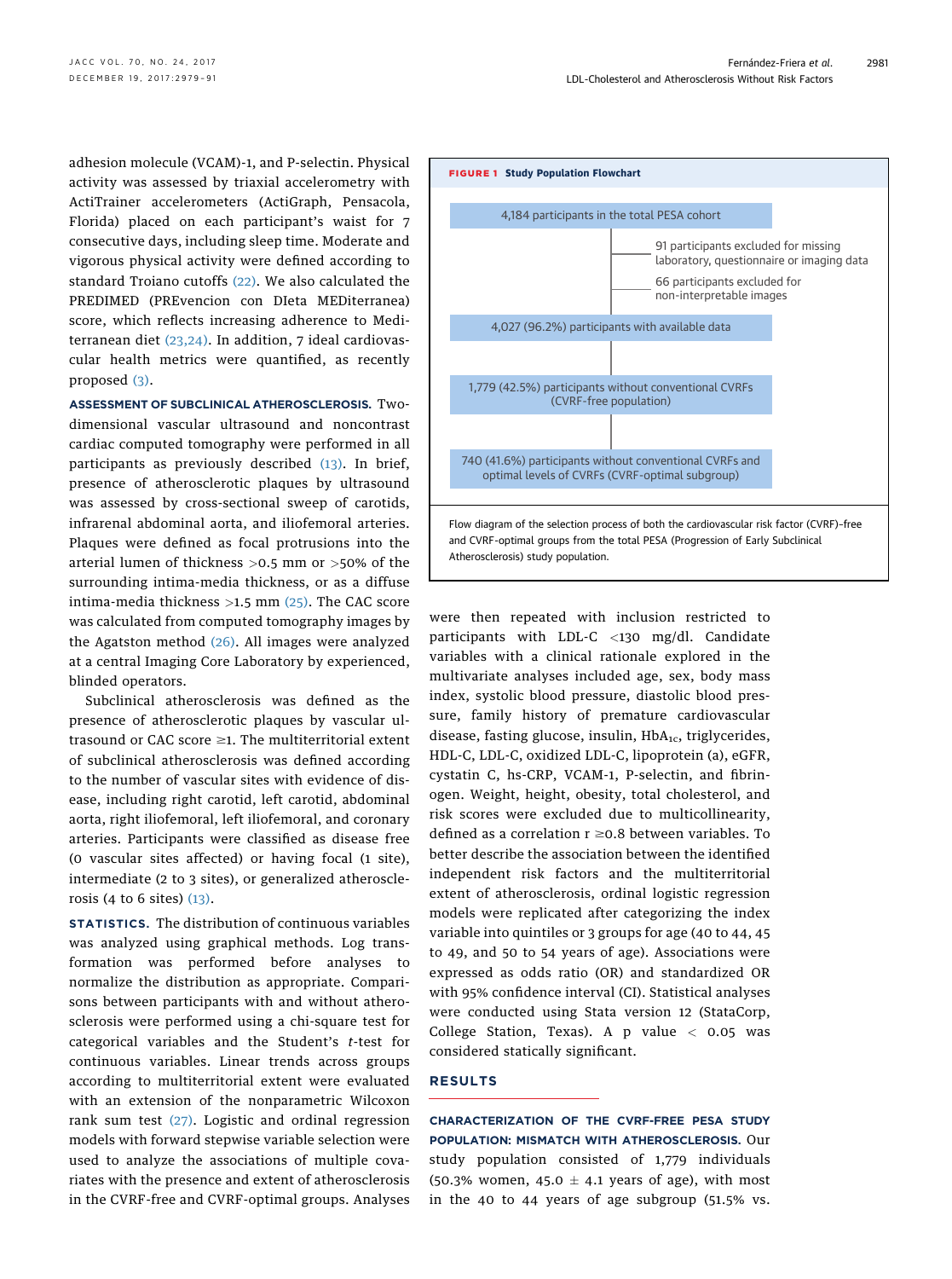<span id="page-3-0"></span>

|                                 | <b>CVRF-Free Population</b><br>$(n = 1,779)$ | <b>No Atherosclerosis</b><br>$(n = 899)$ | <b>Atherosclerosis</b><br>$(n = 880)$ | p Value |
|---------------------------------|----------------------------------------------|------------------------------------------|---------------------------------------|---------|
| <b>Baseline characteristics</b> |                                              |                                          |                                       |         |
| Age, yrs                        | $45.0 \pm 4.1$                               | $44.0 \pm 3.7$                           | $46.0 \pm 4.2$                        | < 0.001 |
| Male                            | 884 (49.7)                                   | 349 (38.8)                               | 535 (60.8)                            | < 0.001 |
| 10-yr ASCVD                     | $0.99(0.50-2.10)$                            | $0.73(0.40-1.50)$                        | 1.40 (0.68-2.70)                      | < 0.001 |
| 30-yr FHS                       | $0.09(0.06 - 0.15)$                          | $0.07(0.05 - 0.12)$                      | $0.12(0.07 - 0.17)$                   | < 0.001 |
| Family history of CVD*          | 248 (13.9)                                   | 120(13.3)                                | 128 (14.5)                            | 0.466   |
| Weight, kg                      | $71.8 \pm 13.4$                              | $69.6 \pm 12.9$                          | $73.9 \pm 13.6$                       | < 0.001 |
| Height, cm                      | $169.3 \pm 8.7$                              | $168.2 \pm 8.7$                          | $170.3 \pm 8.7$                       | < 0.001 |
| BMI, $\text{kg/m}^2$            | $24.9 \pm 3.3$                               | $24.5 \pm 3.3$                           | $25.3 \pm 3.4$                        | < 0.001 |
| Obesity                         | 138 (7.8)                                    | 57(6.3)                                  | 81(9.2)                               | 0.024   |
| SBP, mm Hq                      | $112.6 \pm 10.4$                             | $110.9 \pm 10.3$                         | $114.4 \pm 10.2$                      | < 0.001 |
| DBP, mm Hg                      | $69.8 \pm 7.7$                               | $68.7 \pm 7.5$                           | $70.8 \pm 7.8$                        | < 0.001 |
| <b>Biomarkers</b>               |                                              |                                          |                                       |         |
| Fasting glucose, mg/dl          | 87 (82-93)                                   | 86 (81-92)                               | 89 (83-94)                            | < 0.001 |
| $HbA_{1c}$ , %                  | $5.3(5.1-5.6)$                               | $5.3(5.1-5.5)$                           | $5.4(5.2-5.6)$                        | < 0.001 |
| Insulin, µU/ml                  | $4.3(3.2-6.0)$                               | $4.3(3.2-5.9)$                           | $4.4(3.3-6.2)$                        | 0.058   |
| Total cholesterol, mg/dl        | $190.7 \pm 24.0$                             | $187.0 \pm 24.4$                         | $194.6 \pm 22.9$                      | < 0.001 |
| LDL-C, mg/dl                    | $121.5 \pm 21.3$                             | $117.4 \pm 21.7$                         | $125.7 \pm 20.1$                      | < 0.001 |
| Oxidized LDL-C, mg/dl           | $46.0 \pm 13.4$                              | $44.8 \pm 12.8$                          | $47.2 \pm 13.9$                       | < 0.001 |
| HDL-C, mg/dl                    | $54.4 \pm 10.4$                              | $55.4 \pm 10.6$                          | $53.5 \pm 10.1$                       | < 0.001 |
| Triglycerides, mg/dl            | 65 (52-87)                                   | 63 (50-83)                               | 68 (53-92)                            | < 0.001 |
| Lipoprotein (a), mg/dl          | $16.3(6.4 - 42.0)$                           | $16.2(6.4 - 44.5)$                       | $16.3(6.5-38.3)$                      | 0.980   |
| eGFR, ml/min/1.73 $m2$          | $100.8 \pm 8.9$                              | $101.7 \pm 8.8$                          | $100.0 \pm 9.0$                       | < 0.001 |
| Cystatin C, mg/l                | $0.72 \pm 0.1$                               | $0.71 \pm 0.1$                           | $0.72 \pm 0.1$                        | 0.137   |
| hs-CRP, mg/ml                   | $0.08(0.04 - 0.15)$                          | $0.08(0.04 - 0.15)$                      | $0.07(0.04 - 0.15)$                   | 0.459   |
| VCAM-1, ng/ml                   | 619.8 (500.4-760.9)                          | 609.9 (485.9-739.8)                      | 628.5 (512.8-778.7)                   | 0.018   |
| Fibrinogen, mg/dl               | $258.1 \pm 43.0$                             | $258.1 \pm 42.4$                         | $258.1 \pm 43.7$                      | 0.999   |
| P-selectin, ng/ml               | $125.2 \pm 38.7$                             | $122.0 \pm 37.7$                         | $128.5 \pm 39.5$                      | < 0.001 |
| Lifestyle                       |                                              |                                          |                                       |         |
| PREDIMED scoret                 | $5.0 \pm 1.4$                                | $4.9 \pm 1.4$                            | $5.1 \pm 1.4$                         | 0.003   |
| MVPA, min/day†                  | $47.4 \pm 21.0$                              | $46.1 \pm 20.9$                          | $48.8 \pm 21.0$                       | 0.007   |

Values mean  $\pm$  SD, n (%), or median (interquartile range).  $\ast$ n = 1,749. †n = 1,768.

 $ASCVD =$  atherosclerotic cardiovascular disease; BMI = body mass index;  $CVD =$  cardiovascular disease;  $CVRF =$  cardiovascular risk factor; DBP = diastolic blood pressure;  $e$ GFR = estimated glomerular filtration rate; FHS = Framingham Heart Study; HbA<sub>1c</sub> = glycosylated hemoglobin; HDL-C = high-density lipoprotein cholesterol; hs-CRP = highsensitivity C-reactive protein; LDL-C = low-density lipoprotein cholesterol; MVPA = moderate and vigorous physical activity; PREDIMED = PREvencion con DIeta MEDiterranea;  $SBP =$  systolic blood pressure; VCAM  $=$  vascular cell adhesion molecule.

31.4% and 17.1% in the 45 to 49 and 50 to 54 years of age subgroups, respectively). As expected, the majority of individuals (94.6%) had low 10-year cardiovascular risk; intermediate and high risk were observed in 56 (3.1%) and 10 (0.6%) participants, respectively. The corresponding long-term risk proportions were 54.6%, 35.6% and 9.8%. [Online Table 1](https://doi.org/10.1016/j.jacc.2017.10.024) shows baseline characteristics of the study population (CVRF free) and of the PESA participants with CVRFs.

Tables 1 and [2](#page-4-0) summarize baseline characteristics, serum biomarkers, and lifestyle parameters of study participants stratified according to the presence and extent of atherosclerosis. All CVRFs, risk scores, and lifestyle measurements except for family history differed significantly according to atherosclerosis status. Similarly, significant differences were found in all serum biomarkers except for lipoprotein (a), cystatin C, hs-CRP, and fibrinogen. Ideal cardiovascular health metrics are shown in [Online Table 2.](https://doi.org/10.1016/j.jacc.2017.10.024) As expected in this CVRF-free population, ideal metrics were prevalent, although only 121 (6.8%) participants met all 7 ideal criteria. Significant differences in these health metrics between those with and without atherosclerosis were found for blood pressure, total cholesterol, glucose, and body mass index, but not for smoking, physical activity, and diet.

Despite the absence of conventional CVRFs, subclinical atherosclerosis was highly prevalent (49.7%). Overall, 46.7% had peripheral atherosclerotic plaques: 22.7% in the carotid arteries, 17.2% in the infrarenal aorta, and 30.1% in the iliofemoral arteries.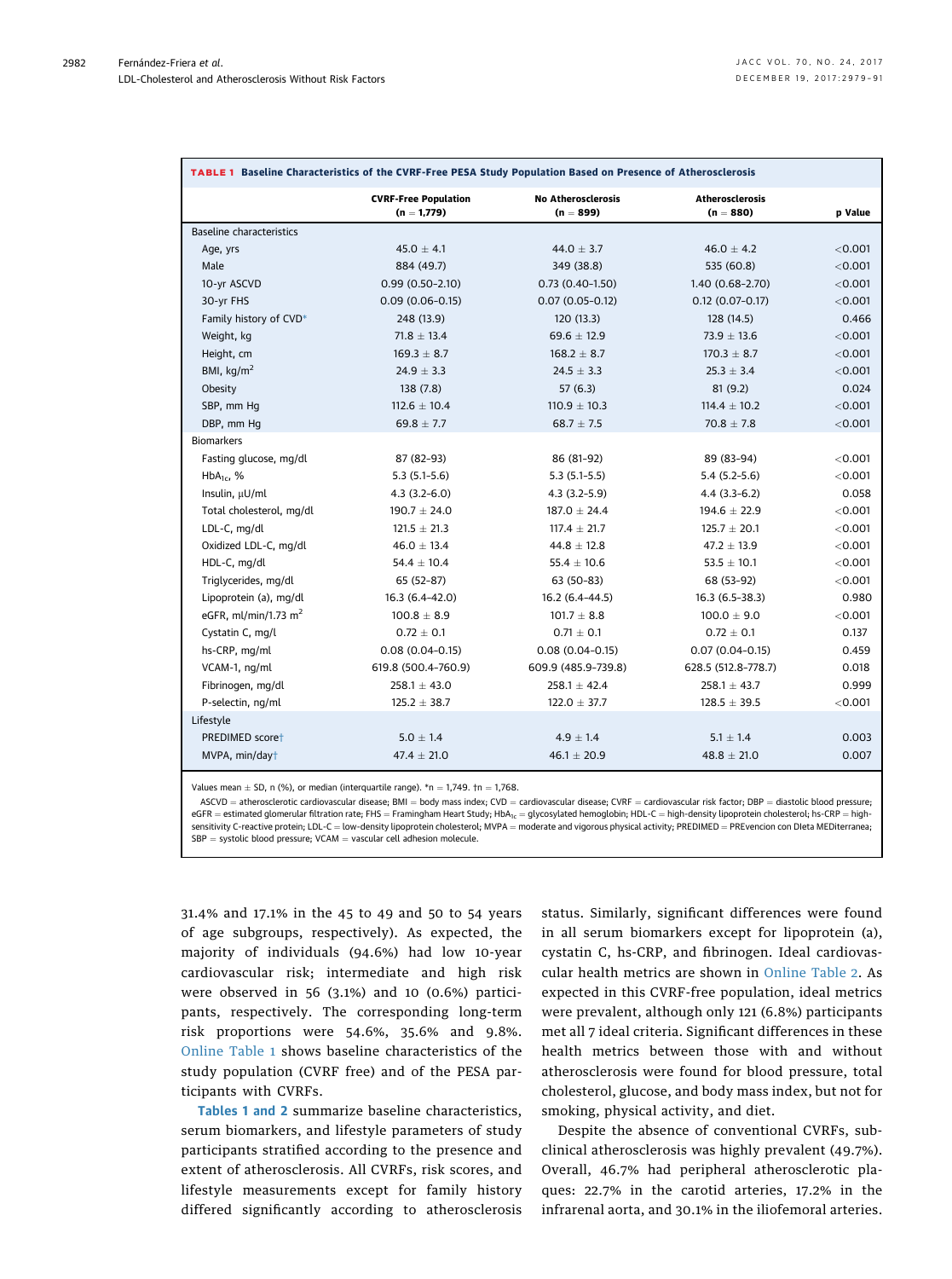<span id="page-4-0"></span>

| TABLE 2 Baseline Characteristics of the CVRF-Free PESA Study Population Based on Multiterritorial Extent of Atherosclerosis |                                  |                      |                             |                            |                            |                                     |  |  |  |  |
|-----------------------------------------------------------------------------------------------------------------------------|----------------------------------|----------------------|-----------------------------|----------------------------|----------------------------|-------------------------------------|--|--|--|--|
|                                                                                                                             | <b>No Disease</b><br>$(n = 899)$ | Focal<br>$(n = 401)$ | Intermediate<br>$(n = 372)$ | Generalized<br>$(n = 107)$ | p Value for Trend<br>(All) | p Value for Trend<br>(Disease Only) |  |  |  |  |
| <b>Baseline characteristics</b>                                                                                             |                                  |                      |                             |                            |                            |                                     |  |  |  |  |
| Age, yrs                                                                                                                    | 44.0 $\pm$ 3.7                   | $44.8 \pm 3.9$       | $46.4 \pm 4.1$              | $48.6 \pm 4.0$             | < 0.001                    | < 0.001                             |  |  |  |  |
| Male                                                                                                                        | 349 (38.8)                       | 226 (56.4)           | 230 (61.8)                  | 79 (73.8)                  | < 0.001                    | 0.001                               |  |  |  |  |
| 10-yr ASCVD*                                                                                                                | $0.73(0.40-1.51)$                | $1.05(0.60-2.04)$    | 1.52 (0.73-2.91)            | $2.56(1.27 - 4.21)$        | < 0.001                    | < 0.001                             |  |  |  |  |
| 30-yr FHS                                                                                                                   | $0.07(0.05 - 0.12)$              | $0.10(0.06 - 0.14)$  | $0.12(0.08-0.17)$           | $0.16(0.10-0.22)$          | < 0.001                    | < 0.001                             |  |  |  |  |
| Family history of CVD                                                                                                       | 120 (13.3)                       | 56 (14.0)            | 49 (13.2)                   | 23(21.5)                   | 0.136                      | 0.172                               |  |  |  |  |
| Weight, kg                                                                                                                  | 69.6 $\pm$ 12.9                  | $72.8 \pm 14.2$      | $73.9 \pm 12.9$             | $78.1 \pm 13.0$            | < 0.001                    | < 0.001                             |  |  |  |  |
| Height, cm                                                                                                                  | $168.2 \pm 8.7$                  | $170.0 \pm 9.2$      | $170.5 \pm 8.5$             | $171.3 \pm 7.4$            | $<$ 0.001                  | 0.153                               |  |  |  |  |
| BMI, $\text{kg/m}^2$                                                                                                        | $24.5 \pm 3.3$                   | $25.0 \pm 3.5$       | $25.3 \pm 3.2$              | $26.5 \pm 3.2$             | < 0.001                    | < 0.001                             |  |  |  |  |
| Obesity                                                                                                                     | 57(6.3)                          | 36(9.0)              | 29(7.8)                     | 16(15.0)                   | 0.011                      | 0.228                               |  |  |  |  |
| SBP, mm Hq                                                                                                                  | $110.9 \pm 10.3$                 | $113.1 \pm 9.9$      | $114.5 \pm 10.2$            | $118.7 \pm 10.3$           | < 0.001                    | < 0.001                             |  |  |  |  |
| DBP, mm Hq                                                                                                                  | $68.7 \pm 7.5$                   | $69.9 \pm 7.8$       | $71.0 \pm 7.7$              | $73.6 \pm 7.5$             | < 0.001                    | < 0.001                             |  |  |  |  |
| <b>Biomarkers</b>                                                                                                           |                                  |                      |                             |                            |                            |                                     |  |  |  |  |
| Fasting glucose, mg/dl                                                                                                      | 86 (81-92)                       | 88 (83-93)           | 89 (83-94)                  | 91 (86-97)                 | < 0.001                    | 0.001                               |  |  |  |  |
| $HbA_{1c}$ , %                                                                                                              | $5.3(5.1-5.5)$                   | $5.4(5.1-5.6)$       | $5.4(5.2-5.6)$              | $5.4(5.2-5.7)$             | < 0.001                    | 0.017                               |  |  |  |  |
| Insulin, µU/ml                                                                                                              | $4.3(3.2 - 5.9)$                 | $4.3(3.1-6.1)$       | $4.3(3.3-5.9)$              | $5.4(3.7-7.2)$             | 0.007                      | 0.009                               |  |  |  |  |
| Total cholesterol, mg/dl                                                                                                    | $187.0 \pm 24.4$                 | $192.1 \pm 23.4$     | $195.3 \pm 22.6$            | $201.1 \pm 20.7$           | < 0.001                    | < 0.001                             |  |  |  |  |
| LDL-C, mg/dl                                                                                                                | $117.4 \pm 21.7$                 | $123.3 \pm 20.4$     | $126.4 \pm 19.9$            | $132.4 \pm 17.7$           | $<$ 0.001                  | $<$ 0.001                           |  |  |  |  |
| Oxidized LDL-C, mg/dl                                                                                                       | $44.8 \pm 12.8$                  | $45.7 \pm 13.3$      | $48.0 \pm 14.4$             | $50.3 \pm 14.1$            | < 0.001                    | < 0.001                             |  |  |  |  |
| HDL-C, mg/dl                                                                                                                | $55.4 \pm 10.6$                  | $54.3 \pm 9.8$       | $53.3 \pm 10.5$             | $51.3 \pm 9.7$             | $<$ 0.001                  | < 0.001                             |  |  |  |  |
| Triglycerides, mg/dl                                                                                                        | 63 (50-83)                       | 65 (51-87)           | 70 (54-92)                  | 77 (60-106)                | $<$ 0.001                  | $<$ 0.001                           |  |  |  |  |
| Lipoprotein (a), mg/dl                                                                                                      | $16.2(6.4 - 44.5)$               | 15.2 (6.4-37.9)      | $17.4(6.6-37.1)$            | $16.3(5.9-43.7)$           | 0.796                      | 0.551                               |  |  |  |  |
| eGFR, ml/min/1.73 m <sup>2</sup>                                                                                            | $101.7 \pm 8.8$                  | $100.2 \pm 9.5$      | $100.1 \pm 8.8$             | $98.7 \pm 7.7$             | < 0.001                    | 0.017                               |  |  |  |  |
| Cystatin C, mg/l                                                                                                            | $0.71 \pm 0.1$                   | $0.72 \pm 0.1$       | $0.72 \pm 0.1$              | $0.72 \pm 0.1$             | 0.132                      | 0.962                               |  |  |  |  |
| hs-CRP, mg/ml                                                                                                               | $0.08(0.04 - 0.15)$              | $0.08(0.04 - 0.14)$  | $0.07(0.04 - 0.16)$         | $0.08(0.05 - 0.14)$        | 0.828                      | 0.445                               |  |  |  |  |
| VCAM-1, ng/ml                                                                                                               | 609.9 (485.9-739.8)              | 622.0 (491.3-760.7)  | 617.0 (517.1-767.3)         | 689.0 (565.2-870.8)        | < 0.001                    | 0.004                               |  |  |  |  |
| Fibrinogen, mg/dl                                                                                                           | $258.1 \pm 42.4$                 | $255.8 \pm 42.9$     | $260.5 \pm 44.3$            | $258.4 \pm 44.8$           | 0.333                      | 0.178                               |  |  |  |  |
| P-selectin, ng/ml                                                                                                           | $122.0 \pm 37.7$                 | $127.3 \pm 39.4$     | $127.8 \pm 39.9$            | $135.2 \pm 38.0$           | $<$ 0.001                  | 0.165                               |  |  |  |  |
| Lifestyle                                                                                                                   |                                  |                      |                             |                            |                            |                                     |  |  |  |  |
| PREDIMED scoret                                                                                                             | $4.9 \pm 1.4$                    | $5.1 \pm 1.3$        | $5.1 \pm 1.4$               | $5.3 \pm 1.4$              | 0.001                      | 0.192                               |  |  |  |  |
| MVPA, min/day+                                                                                                              | $46.1 \pm 20.9$                  | $49.1 \pm 22.0$      | $48.2 \pm 19.5$             | $49.5 \pm 22.1$            | 0.012                      | 0.979                               |  |  |  |  |
|                                                                                                                             |                                  |                      |                             |                            |                            |                                     |  |  |  |  |

Values are mean  $\pm$  SD, n (%), or median (interquartile range). The p values were calculated for all participants and also for those with atherosclerosis. \*n = 1,749. †n = 1,768. Abbreviations as in [Table 1](#page-3-0).

CAC was detected in 11.1% of participants, the majority of them with mild calcification (183 individuals with a CAC score  $<100$ , 14 with a score of 100 to 399, and 1 with a score  $\geq$ 400). Analysis of the extent of atherosclerosis revealed focal disease in 22.6% of participants, intermediate disease in 20.9%, and generalized disease in 6.0%. Among participants with optimal CVRFs ( $n = 740$ ) [\(Online Tables 3 and 4](https://doi.org/10.1016/j.jacc.2017.10.024)), 280 (37.8%) had atherosclerosis, with peripheral plaques in 268 individuals and CAC in 43. In this subgroup, focal, intermediate, and generalized atherosclerosis was present in 20.8%, 13.8%, and 3.2% of participants, respectively.

PREDICTORS OF ATHEROSCLEROSIS PRESENCE AND MULTITERRITORIAL EXTENT. In the CVRF-free population, univariable analyses showed significant associations between disease presence and extent and all measured variables except for family history of cardiovascular disease, lipoprotein (a), cystatin C, hs-CRP, and fibrinogen. VCAM-1 was associated with the extent but not the presence of atherosclerosis ([Online Tables 5 and 6\)](https://doi.org/10.1016/j.jacc.2017.10.024). In multivariable models, male sex, age, LDL-C, and  $HbA_{1c}$  were associated with the presence of disease ([Table 3](#page-5-0)). Age and sex showed the strongest associations with atherosclerosis presence, followed by LDL-C ([Figure 2](#page-5-0)). The same variables, and additionally VCAM-1 and cystatin C, were also associated with multiterritorial extent of atherosclerosis ([Table 3](#page-5-0)). [Figure 3](#page-6-0) shows the stratification of these associations according to age intervals (40 to 44, 45 to 49, and 50 to 54 years) by sex, and to quintiles for LDL-C,  $HbA_{1c}$ , VCAM-1, and cystatin C. Again, age and sex demonstrated the strongest associations with atherosclerosis multiterritorial extent, followed by LDL-C ([Figure 3](#page-6-0)). When restricting analyses to participants with atherosclerosis, age, LDL-C, VCAM-1, and systolic blood pressure were associated with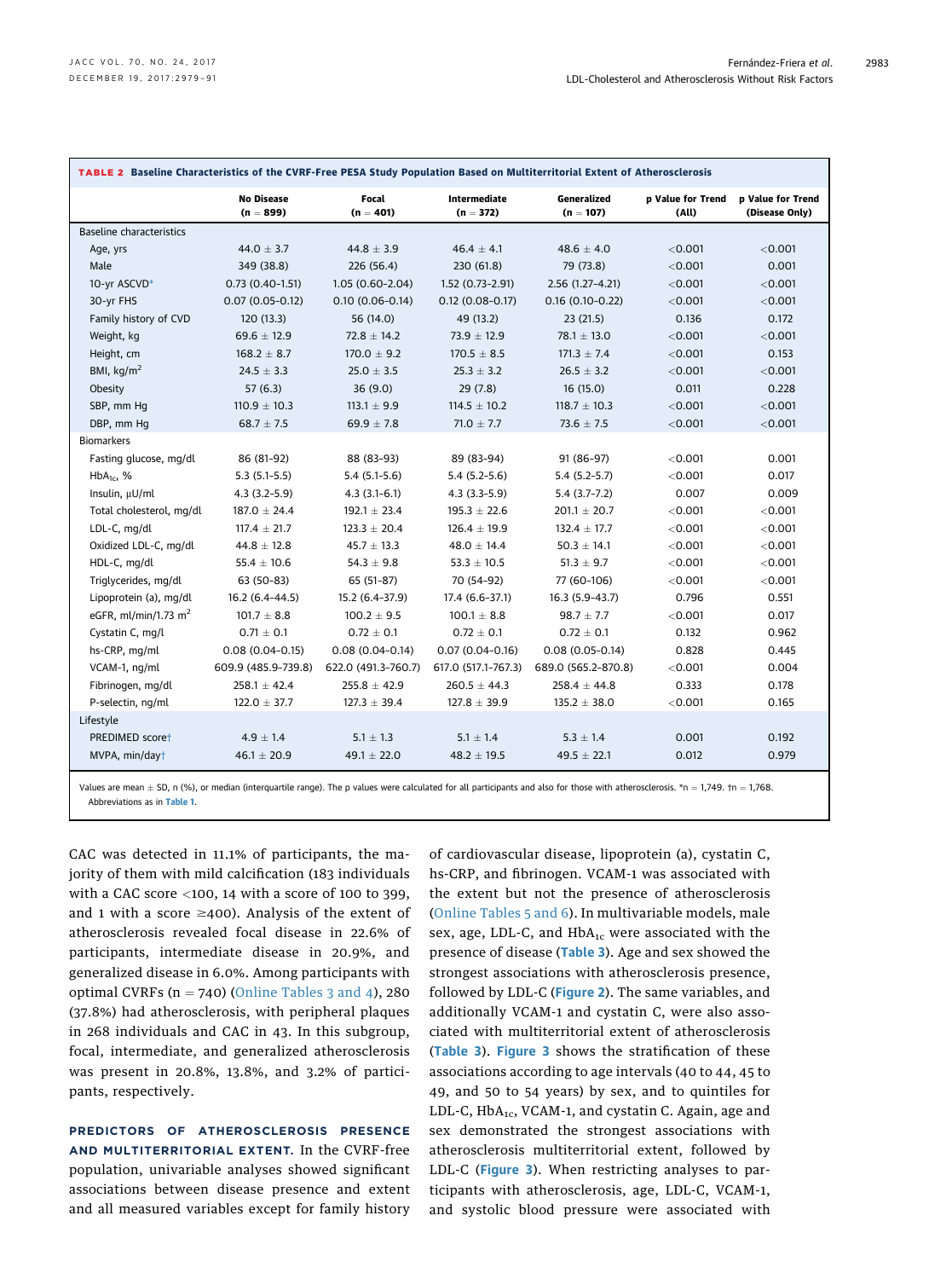<span id="page-5-0"></span>TABLE 3 Multivariable Analysis for the Presence and Multiterritorial Extent of Atherosclerosis in the CVRF-Free PESA Study Population and in the CVRF-Optimal Subgroup

|                              | <b>CVRF-Free Population</b>        |         |                                |         | <b>CVRF-Optimal Subgroup</b>       |         |                                |         |  |
|------------------------------|------------------------------------|---------|--------------------------------|---------|------------------------------------|---------|--------------------------------|---------|--|
|                              | <b>Presence of Atherosclerosis</b> |         | <b>Multiterritorial Extent</b> |         | <b>Presence of Atherosclerosis</b> |         | <b>Multiterritorial Extent</b> |         |  |
|                              | OR (95% CI)                        | p Value | OR (95% CI)                    | p Value | OR (95% CI)                        | p Value | OR (95% CI)                    | p Value |  |
| Age, $\times$ 1 yr           | $1.11(1.08-1.13)$                  | < 0.001 | $1.14(1.11-1.16)$              | < 0.001 | $1.11(1.06-1.15)$                  | < 0.001 | $1.13(1.08-1.17)$              | < 0.001 |  |
| Male                         | $2.03(1.66 - 2.47)$                | < 0.001 | 2.20 (1.80-2.69)               | < 0.001 | $2.00(1.45 - 2.77)$                | < 0.001 | 2.13 (1.57-2.91)               | < 0.001 |  |
| LDL-C, $\times$ 10 mg/dl     | $1.14(1.08-1.19)$                  | < 0.001 | $1.14(1.09-1.20)$              | < 0.001 | $1.16(1.05-1.28)$                  | 0.003   | $1.18(1.07-1.30)$              | 0.001   |  |
| $HbA_{1c} \times 1\%$        | $1.77(1.31 - 2.40)$                | < 0.001 | $1.79(1.36-2.36)$              | < 0.001 |                                    |         |                                |         |  |
| Cystatin C, $\times$ 1 mg/l  |                                    |         | $0.20(0.08 - 0.52)$            | 0.001   |                                    |         |                                |         |  |
| VCAM-1, $\times$ 300 ng/ml   |                                    |         | 1.15 (1.06-1.26)               | 0.002   |                                    |         |                                |         |  |
| Abbreviations as in Table 1. |                                    |         |                                |         |                                    |         |                                |         |  |

increasing disease extent in the CVRF-free group, and only age and triglycerides in the CVRF-optimal group; however, sample size in the latter analysis was too small [\(Online Table 7](https://doi.org/10.1016/j.jacc.2017.10.024)).

In the subgroup with optimal CVRFs, age, male sex, and LDL-C were the only variables significantly associated with both disease presence and multiterritorial extent (Table 3). Similar to the overall



Age and sex showed the strongest associations with atherosclerosis presence and multiterritorial extent, followed by low-density lipoprotein cholesterol (LDL-C) in both the cardiovascular risk factor (CVRF)–free population and in the CVRF-optimal subgroup. Standardized odds ratios are expressed per SD increase in each continuous risk factor. Odds ratios for sex are for men versus women.  $HbA1c = glycosylated hemoglobin;$  $VCAM = vascular$  cell adhesion molecule.

population, age and male sex had the strongest associations with the presence and extent of atherosclerosis (Figure 2).

In both the CVRF-free and CVRF-optimal groups, results were similar when LDL-C was replaced by non–HDL-C ([Online Table 8\)](https://doi.org/10.1016/j.jacc.2017.10.024).

PREDICTORS OF ATHEROSCLEROSIS IN PARTICIPANTS WITH LDL-C <130 MG/DL. Similar results were obtained in a further multivariable analysis restricted to individuals with LDL-C <130 mg/dl (1,107 CVRF free and 682 CVRF optimal). Age, male sex, and LDL-C were the only variables associated with atherosclerosis presence and multiterritorial extent in both groups. In the CVRF-free group only,  $HbA_{1c}$  was also associated with both atherosclerosis presence and extent, and fibrinogen with extent ([Table 4](#page-7-0)).

"NORMAL" LDL-C VALUES ARE INDEPENDENTLY ASSOCIATED WITH SUBCLINICAL ATHEROSCLEROSIS. The relationship between LDL-C and atherosclerosis in the absence of dyslipidemia, hypertension, diabetes, and smoking is illustrated in the [Central](#page-8-0) [Illustration](#page-8-0) and [Figure 4](#page-9-0). As LDL-C levels increased, there was a linear and significant increase in the prevalence of atherosclerosis, ranging from 11% in the 60 to 70 mg/dl category to 64% in the 150 to 160 mg/dl subgroup ( $p < 0.001$ ) (**[Central Illustration](#page-8-0)**). This progressive increase was noted in both men and women [\(Online Figure 1](https://doi.org/10.1016/j.jacc.2017.10.024)). A similar pattern was observed for the number of vascular sites affected ([Central Illustration](#page-8-0)) and for each vascular bed analyzed separately ([Figure 4](#page-9-0)). Indeed, in a secondary analysis by each vascular territory, LDL-C remained associated with atherosclerosis presence in each territory for the total CVRF-free population ([Online Table 9\)](https://doi.org/10.1016/j.jacc.2017.10.024).

Finally, we also assessed whether LDL-C tracked atherosclerosis similarly across 30-year Framingham risk score categories. Whereas there was influence in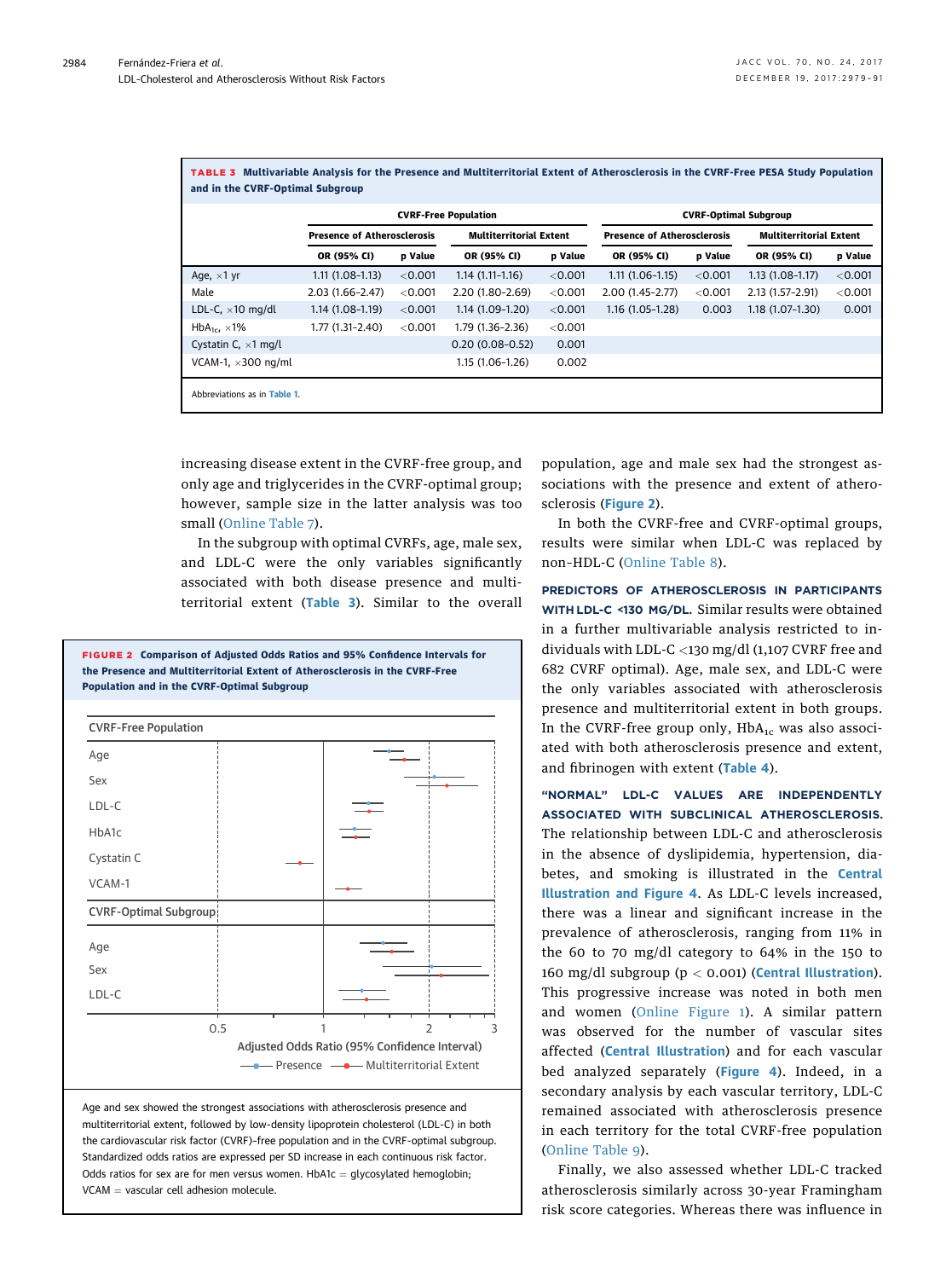<span id="page-6-0"></span>

the CVRF-free population for presence and multiterritorial atherosclerosis (interaction test  $p = 0.035$ and  $p = 0.005$ , respectively), this was absent in the CVRF-optimal subgroup ( $p = 0.217$  and  $p = 0.344$ , respectively). To observe the effects of this interaction, we performed a stratified multivariable analysis by each 30-year Framingham risk score category. LDL-C remained significantly associated with subclinical atherosclerosis only in the low-risk group ([Online Table 10\)](https://doi.org/10.1016/j.jacc.2017.10.024).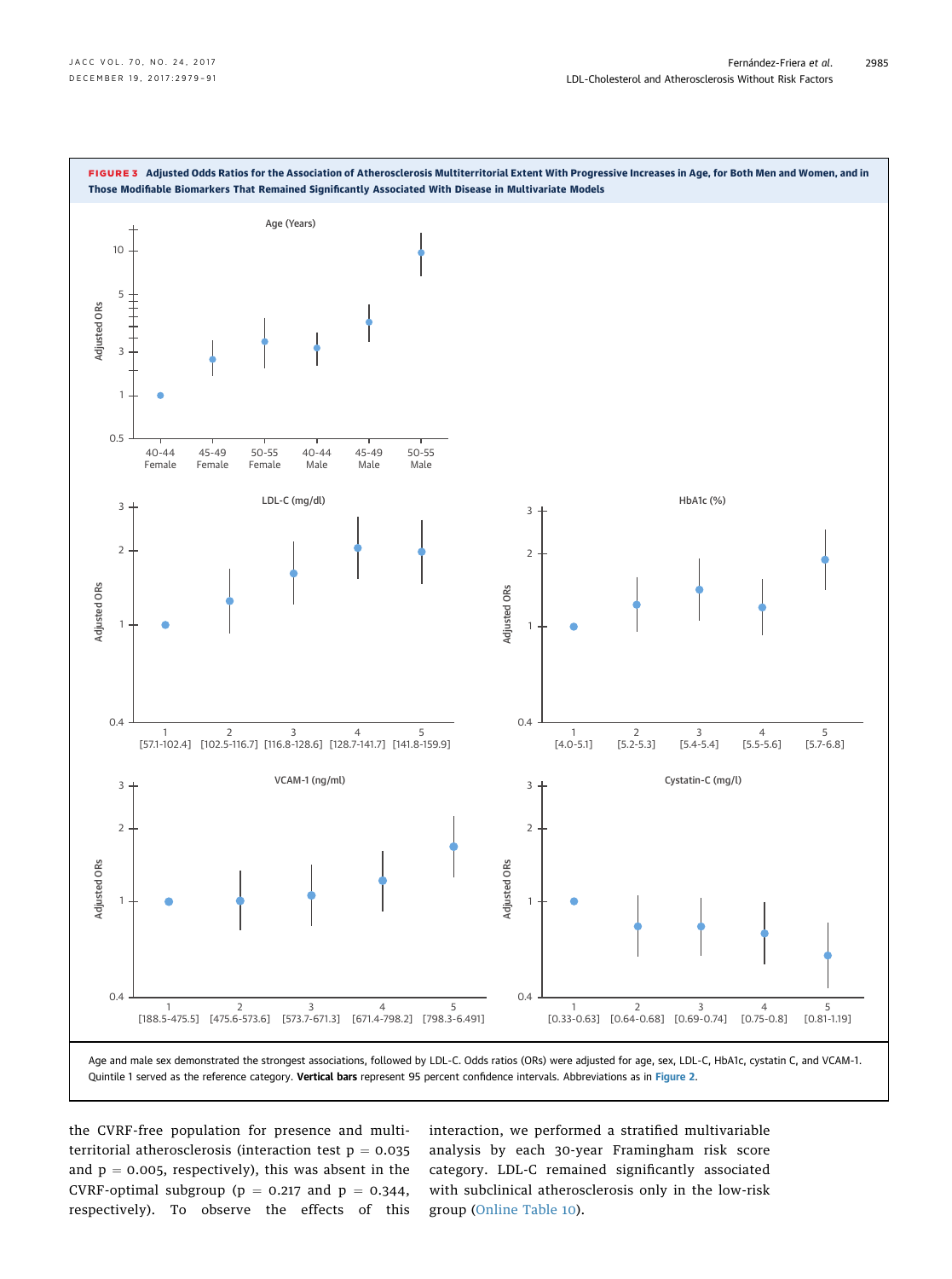|                          | <b>CVRF-Free Population</b><br>$(n = 1,107)$ |         |                                |         | <b>CVRF-Optimal Subgroup</b><br>$(n = 682)$ |         |                                |         |
|--------------------------|----------------------------------------------|---------|--------------------------------|---------|---------------------------------------------|---------|--------------------------------|---------|
|                          | <b>Presence of Atherosclerosis</b>           |         | <b>Multiterritorial Extent</b> |         | <b>Presence of Atherosclerosis</b>          |         | <b>Multiterritorial Extent</b> |         |
|                          | OR (95% CI)                                  | p Value | OR (95% CI)                    | p Value | OR (95% CI)                                 | p Value | OR (95% CI)                    | p Value |
| Age, $\times$ 1 yr       | $1.12(1.08-1.15)$                            | < 0.001 | $1.15(1.12 - 1.19)$            | < 0.001 | $1.12(1.07-1.17)$                           | < 0.001 | $1.13(1.09-1.18)$              | < 0.001 |
| Male                     | $2.06(1.60 - 2.65)$                          | < 0.001 | 1.92 (1.50-2.46)               | < 0.001 | 1.90 (1.35-2.67)                            | < 0.001 | 2.03 (1.46-2.81)               | < 0.001 |
| LDL-C, $\times$ 10 mg/dl | $1.18(1.08-1.29)$                            | < 0.001 | 1.19 (1.09-1.29)               | < 0.001 | $1.21(1.08-1.35)$                           | 0.001   | $1.23(1.10-1.37)$              | < 0.001 |
| $HbA_{1c} \times 1\%$    | 1.79 (1.21-2.64)                             | 0.003   | 1.79 (1.25-2.59)               | 0.002   |                                             |         |                                |         |
| Fibrinogen, ×100 mg/dl   |                                              |         | $0.66(0.49-0.90)$              | 0.008   |                                             |         |                                |         |

<span id="page-7-0"></span>TABLE 4 Multivariable Analysis for the Presence and Multiterritorial Extent of Atherosclerosis in the CVRF-Free PESA Population and in

## **DISCUSSION**

Absence of conventional CVRFs is traditionally considered a reliable indicator of low atherosclerosis risk. However, we identified subclinical atherosclerosis in one-half of a CVRF-free middle-aged population, with multiple vascular sites affected in nearly 30%. This finding expands on previous studies examining the association of risk with subclinical disease in single vascular territories  $(4,12)$ , characterizing the extent of systemic atherosclerosis through multiterritorial assessment in low-risk individuals. Moreover, more than one-third of individuals with optimal CVRF levels and an ostensibly healthy status had subclinical atherosclerosis, suggesting that additional, poorly defined factors play a role in early atherogenesis. In the absence of conventional CVRFs, the presence and extent of atherosclerosis were associated with age, male sex, LDL-C, and  $HbA_{1c}$ . Even with CVRF levels considered to be optimal, atherosclerotic burden remained independently associated with age, male sex, and LDL-C, highlighting the crucial role of LDL-C in early disease stages.

The LDL-C hypothesis considers LDL-C as a causal factor in atherosclerosis. Although this hypothesis is generally accepted, controversy remains regarding its validity [\(28,29\).](#page-12-0) Evidence supporting this hypothesis stems from experimental models, epidemiological cohorts, and cholesterol-lowering (mainly statinbased) clinical trials [\(30\).](#page-12-0) However, potential remaining confounders should be considered. Animals used in experimental models typically develop much higher concentrations of plasma cholesterol than seen clinically  $(31)$ , and results need to be extrapolated to humans. Clinical studies have typically enrolled participants with either clearly abnormal lipid levels or coexisting CVRFs, which may have synergistic or additive effects on disease development [\(32\).](#page-12-0) In addition, some benefits of statin therapy may be related to pleiotropic effects beyond cholesterol lowering [\(30\).](#page-12-0) In this study of apparently healthy individuals without conventional CVRFs, we demonstrated an independent and direct link between LDL-C levels and atherosclerotic burden. In fact, LDL-C was the strongest modifiable factor associated with atherosclerosis. Furthermore, even when all other risk factors were at optimal levels, this association persisted. Although association does not equate with causation, in the context of extensive prior data, we believe that these unique data from a large human cohort eliminate some of the potential confounders mentioned previously and provide indirect but solid evidence for the central role of LDL-C in early human atherogenesis. This is further highlighted by our findings of associations between LDL-C and disease in participants with low 30-year risk. These results also support the notion that cholesterol alone, in the absence of other known conventional CVRFs, may be enough to drive the development of atherosclerosis in humans [\(33\).](#page-12-0) Multivariable analysis yielded similar results when LDL-C was replaced with non–HDL-C, suggesting no advantage of using one lipid variable over the other. Conversely, the multivariable models showed no link to subclinical atherosclerosis for other apolipoprotein B–containing particles, specifically oxidized LDL-C and lipoprotein (a). Although these particles are in principle more atherogenic, the absence of association may be related to their low concentrations and the low betweengroup variability in this CVRF-free population, and their role may be more important in the setting of higher cardiovascular risk [\(34\).](#page-12-0) Importantly, LDL-C levels in our population were well within the range considered normal, reinforcing the concept that desirable LDL concentrations are probably much lower than those currently recommended [\(35\)](#page-12-0). If confirmed, the results shown in the **[Central Illustration](#page-8-0) and [Figure 4](#page-9-0)**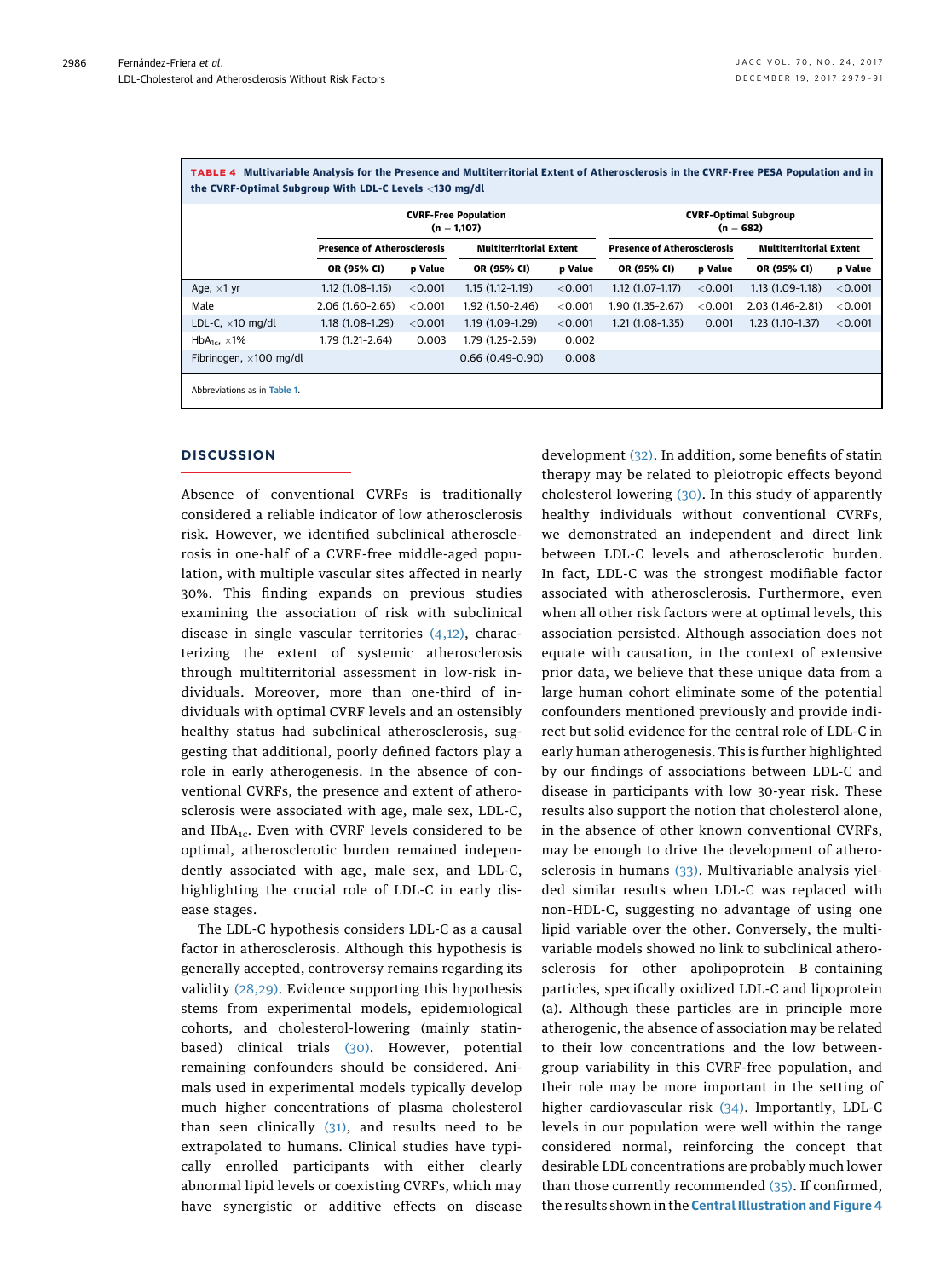<span id="page-8-0"></span>

would indicate that atherosclerosis in both men and women develops above an LDL-C threshold concentration of approximately 50 to 60 mg/dl, similar to the level associated with disease regression [\(36\).](#page-12-0) This hypothesis is consistent with recent lipidlowering trials, in which adverse clinical outcomes were significantly reduced when LDL-C levels were lowered below current targets [\(37\)](#page-12-0). Thus, our findings may have important implications for primordial prevention strategies and for establishing cutoff values to define lipid disorders.

Additional independent (and nonmodifiable) predictors of atherosclerosis included age and sex. It is known that age is the most significant risk factor for cardiovascular events  $(8)$ , and we also showed a strong association with subclinical atherosclerosis. This is likely related to the longer exposure to a variety of atherosclerotic risk determinants (e.g., LDL-C) as well as other aging-associated phenomena such as increased nucleic acid damage, apoptosis, or reduced regenerative capacity [\(38\).](#page-12-0) Sex-based differences in atherosclerosis prevalence and severity are also well described, with women experiencing their first clinical event a decade later than men on average [\(39\).](#page-12-0) Underlying mechanisms are incompletely understood but are probably multifactorial, including estrogen levels as well as differences in risk factor prevalence and susceptibility, psychosocial factors, and vascular biology [\(40\).](#page-12-0)

In our study,  $HbA_{1c}$  was also independently associated with the presence and extent of subclinical atherosclerosis in the absence of CVRFs, both for participants with LDL-C <160 and <130 mg/dl, but not in those participants with optimal CVRF levels.  $HbA_{1c}$ reflects average glucose levels in the previous 2 to 3 months and therefore provides an index of glucose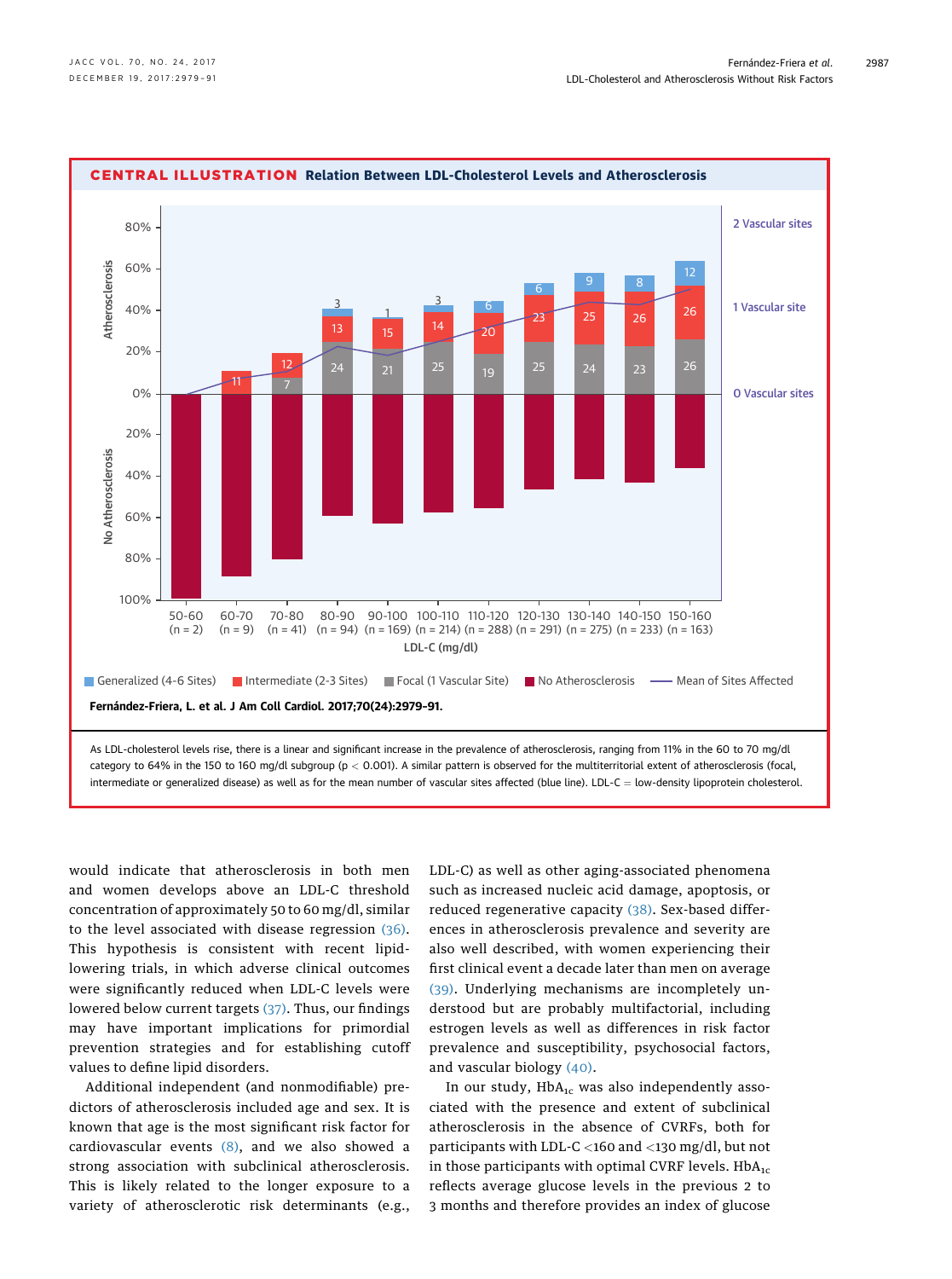<span id="page-9-0"></span>

metabolism. Several previous reports have demonstrated an association between  $HbA_{1c}$  and subclinical atherosclerosis. In 2,340 nondiabetic individuals, higher  $HbA_{1c}$  concentrations (between 5.7% and 6.4%) were independently associated with increased CAC and carotid intima-media thickness [\(41\)](#page-12-0). In another nondiabetic prospective series ( $n = 2,652$ ), the upper 2 quartiles of  $HbA_{1c}$  levels (>5.7%) were linked to both carotid intima-media thickness progression and cardiovascular events [\(42\)](#page-12-0). Notably, in our nondiabetic population we also observed a relative increase in systemic disease burden at  $HbA_{1c}$  levels >5.7% ([Figure 3](#page-6-0)). These findings suggest that slightly increased  $HbA_{1c}$  levels are linked to subclinical atherosclerosis, particularly in combination with other risk factors [\(43\)](#page-12-0), possibly explaining the increased cardiovascular risk associated with prediabetes [\(44\).](#page-12-0) Although again our data do not

establish a causal role, extensive prior evidence indicates detrimental vascular effects of chronic hyperglycemia through a variety of mechanisms [\(43\).](#page-12-0)

Other serum markers possibly associated with the multiterritorial extent of atherosclerosis included VCAM-1 (an endothelial adhesion protein), cystatin C (an endogenous marker of renal function) [\(45\),](#page-12-0) and fibrinogen (a hemostatic and inflammatory marker). Although each of these markers has potential mechanistic links to atherosclerosis, we did not find consistent associations in our models, and their link to atherosclerosis in the absence of CVRFs needs further investigation. Interestingly, blood pressure was not associated with systemic atherosclerosis in our sample, although we found a link with carotid disease ([Online Table 9](https://doi.org/10.1016/j.jacc.2017.10.024)). We observed a paradoxical response between subclinical disease and healthy lifestyle parameters, such as diet and physical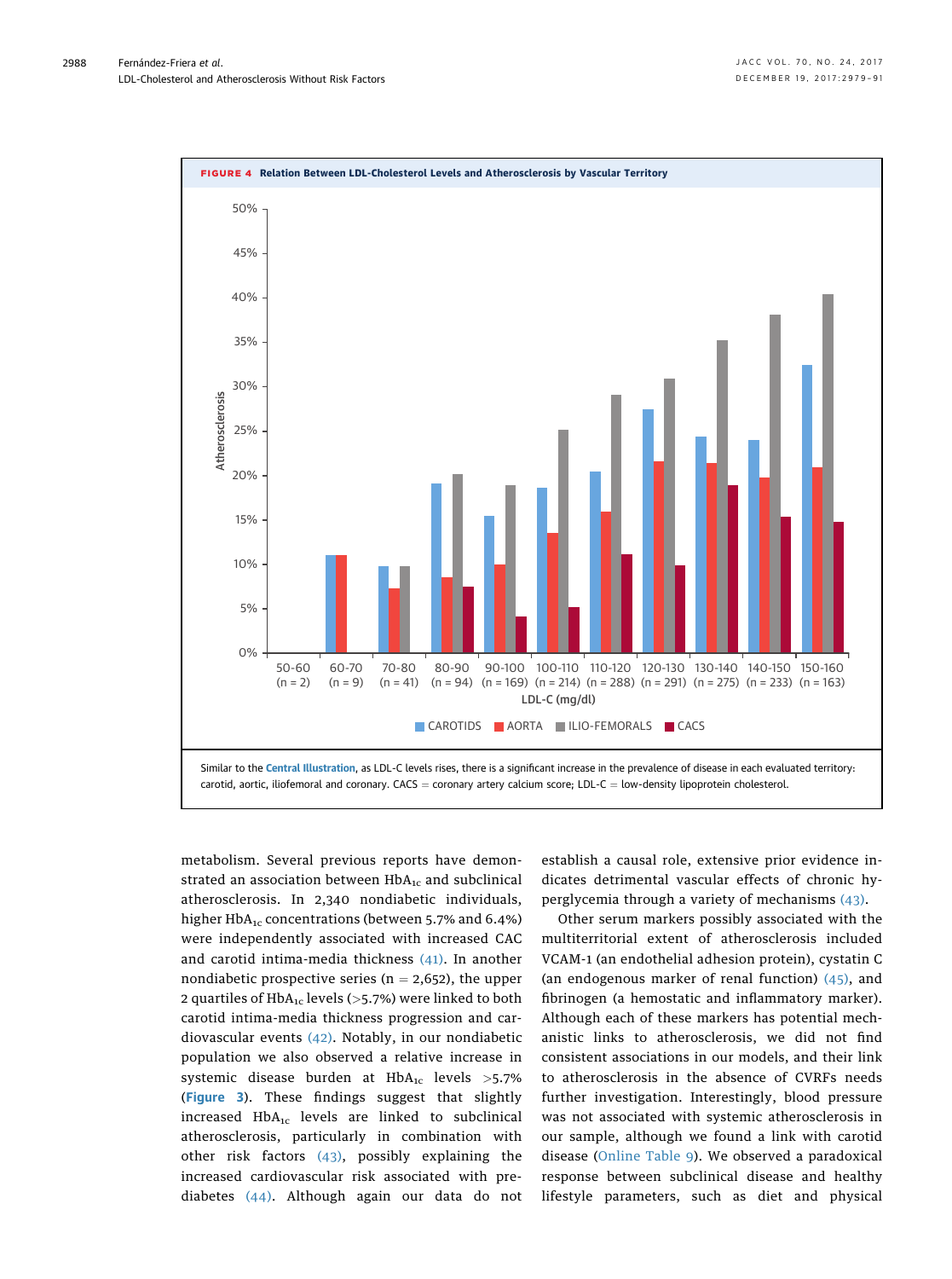activity. Whether this unexpected finding reflects a real biological process or the methodology used to measure these complex and multifactorial parameters is beyond the scope of this paper, and the influence of lifestyle behaviors has been addressed in recent PESA publications  $(24)$ . We hypothesize that early atherogenesis in the absence of CVRFs and even with optimal risk factors levels is driven by age, sex, and LDL-C levels currently considered normal. Mild elevations in  $HbA_{1c}$  and advanced glycation products (associated with glucose metabolic dysregulation and aging) may cause further vascular injury. Although our data support the central role of LDL-C in early atherosclerosis, they do not exclude potential contributions from other multiple factors, which might be demonstrated with large sample sizes. Thus, early control of all risk factors should be taken into consideration for primordial prevention.

Our findings need to be placed in the context of the CVRF definitions used here. Specifically, the definition of dyslipidemia is not universally accepted and different lipid thresholds may slightly alter the results. However, we employed a commonly used definition from the National Cholesterol Education Program guidelines [\(16\)](#page-11-0), in line with previous PESA study publications  $(13)$ . To test the consistency of our results, we performed a secondary analysis including LDL-C levels <130 mg/dl, obtaining comparable results. Similarly, there is no consensus definition of an optimal risk profile. Our definition of optimal risk individuals is largely based on widely accepted factors of ideal cardiovascular health [\(3\)](#page-11-0); however, our selection criteria did not include ideal cardiovascular behaviors other than smoking because only 121 of 1,779 individuals in our cohort reached the ideal levels for all 7 metrics. This very low ideal-health prevalence, which is consistent with previous reports [\(46\)](#page-12-0), precluded meaningful statistical analysis. Recent U.S. guidelines [\(19\)](#page-11-0) propose different optimal CVRF thresholds, but only 97 (5.5%) participants in our study fulfilled these criteria (not shown), again precluding meaningful multivariable analysis. Similarly, we could not perform multivariable analysis using a more restrictive LDL-C cutoff  $\left($  <100 mg/dl) because of insufficient power (n = 235, not shown). In any case, our findings strongly suggest that thresholds to define elevated LDL-C should be lower than recommended across current guidelines.

STUDY LIMITATIONS. In the PESA study, diabetes was diagnosed based on glucose levels and not on  $HbA_{1c}$  levels; the study population therefore included

a small proportion (0.17%) of participants with  $HbA_{1c}$ concentrations >6.4 mg/dl who could qualify as having diabetes but were not excluded. However, a sensitivity analysis excluding these participants yielded similar results (not shown). The small number of participants with LDL-C <70 mg/dl precludes reaching strong conclusions about a potential LDL-C threshold below which disease does not develop; however, the linear trend observed across high LDL-C levels supports the possibility of such a threshold. We did not evaluate other nonmodifiable risk factors (e.g., second-hand smoking or air pollution) and did not explore the potential roles of diet and exercise in greater detail because this was not the focus of this study. However, diet and physical activity showed no significant associations with atherosclerosis in the main models used (not shown), probably due to the homogeneity of these variables in our sample. Similarly, we did not evaluate all possible serum biomarkers because they were not included in the baseline PESA study examination  $(4)$ . Finally, we did not evaluate the genetic contribution to disease development [\(47,48\)](#page-12-0), which can be independent of CVRFs and could thus play an important role in our population.

## **CONCLUSIONS**

Subclinical atherosclerosis is present in one-half of middle-aged PESA study individuals without major CVRFs and in one-third of those in the CVRF-optimal subgroup, suggesting that additional factors are involved in its development. LDL-C, at levels currently considered normal, is independently associated with the presence and extent of atherosclerosis in this setting, including in those participants with optimal risk profile. Thus, these data provide strong evidence of a unique, independent role of LDL-C in early human atherogenesis. These findings have important implications for guiding primordial prevention and understanding the mechanisms underlying early atherosclerosis.

ADDRESS FOR CORRESPONDENCE: Dr. Valentín Fuster, Centro Nacional de Investigaciones Cardiovasculares Carlos III (CNIC), Melchor Fernández Almagro, 3, 28029 Madrid, Spain. E-mail: [vfuster@cnic.es.](mailto:vfuster@cnic.es) OR Dr. Javier Sanz, Vascular Pathophysiology Area, Centro Nacional de Investigaciones Cardiovasculares Carlos III (CNIC), Melchor Fernández Almagro, 3, 28029 Madrid, Spain. E-mail: [javier.sanz@cnic.es](mailto:javier.sanz@cnic.es).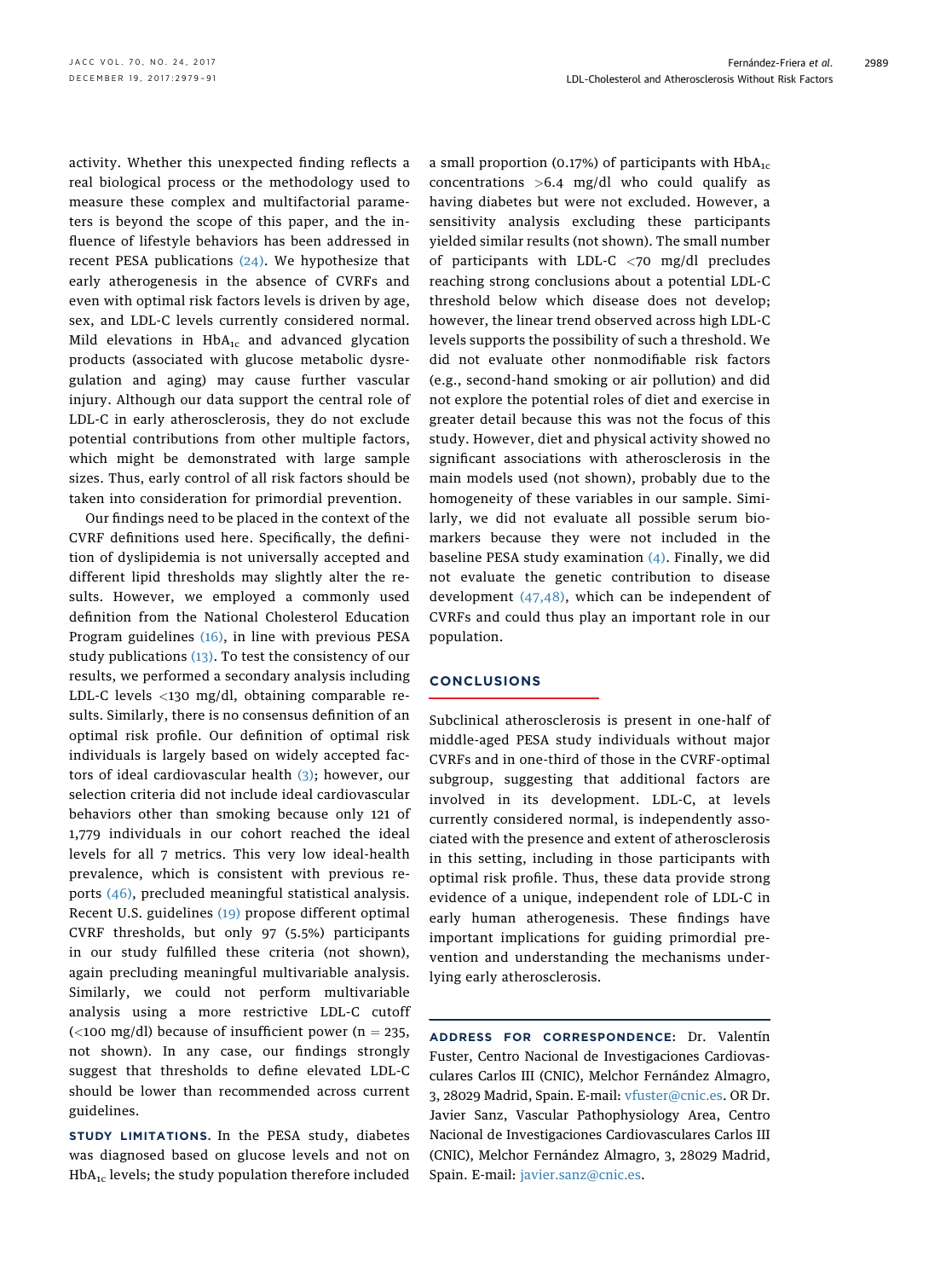#### <span id="page-11-0"></span>**PERSPECTIVES**

COMPETENCY IN MEDICAL KNOWLEDGE: Subclinical atherosclerosis can be detected in about one-half of otherwise healthy, middle-aged individuals without conventional cardiovascular risk factors. Serum LDL-C levels, even within the range currently considered normal, is independently associated with the presence and extent of subclinical atherosclerosis in multiple vascular territories. TRANSLATIONAL OUTLOOK: The high global cardiovascular burden of cardiovascular disease makes effective primordial prevention a health care priority. Prospective studies are needed to evaluate the efficacy of more aggressive LDL-C lowering strategies at both the individual and population levels to reduce the incidence of clinical ischemic events.

#### **REFERENCES**

1. [Khot UN, Khot MB, Bajzer CT, et al. Prevalence](http://refhub.elsevier.com/S0735-1097(17)41232-0/sref1) [of conventional risk factors in patients with coro](http://refhub.elsevier.com/S0735-1097(17)41232-0/sref1)[nary heart disease. JAMA 2003;290:898](http://refhub.elsevier.com/S0735-1097(17)41232-0/sref1)–904.

2. [Yusuf S, Rangarajan S, Teo K, et al. Cardiovas](http://refhub.elsevier.com/S0735-1097(17)41232-0/sref2)[cular risk and events in 17 low-, middle-, and high](http://refhub.elsevier.com/S0735-1097(17)41232-0/sref2)[income countries. N Engl J Med 2014;371:818](http://refhub.elsevier.com/S0735-1097(17)41232-0/sref2)–27.

3. [Lloyd-Jones DM, Hong Y, Labarthe D, et al.](http://refhub.elsevier.com/S0735-1097(17)41232-0/sref3) Defi[ning and setting national goals for cardiovas](http://refhub.elsevier.com/S0735-1097(17)41232-0/sref3)[cular health promotion and disease reduction: the](http://refhub.elsevier.com/S0735-1097(17)41232-0/sref3) [American Heart Association](http://refhub.elsevier.com/S0735-1097(17)41232-0/sref3)'s strategic Impact [Goal through 2020 and beyond. Circulation 2010;](http://refhub.elsevier.com/S0735-1097(17)41232-0/sref3) [121:586](http://refhub.elsevier.com/S0735-1097(17)41232-0/sref3)–613.

4. [Silverman MG, Blaha MJ, Krumholz HM, et al.](http://refhub.elsevier.com/S0735-1097(17)41232-0/sref4) [Impact of coronary artery calcium on coronary](http://refhub.elsevier.com/S0735-1097(17)41232-0/sref4) [heart disease events in individuals at the extremes](http://refhub.elsevier.com/S0735-1097(17)41232-0/sref4) [of traditional risk factor burden: the Multi-Ethnic](http://refhub.elsevier.com/S0735-1097(17)41232-0/sref4) [Study of Atherosclerosis. Eur Heart J 2014;35:](http://refhub.elsevier.com/S0735-1097(17)41232-0/sref4) [2232](http://refhub.elsevier.com/S0735-1097(17)41232-0/sref4)–41.

5. [Michos ED, Nasir K, Braunstein JB, et al.](http://refhub.elsevier.com/S0735-1097(17)41232-0/sref5) [Framingham risk equation underestimates sub](http://refhub.elsevier.com/S0735-1097(17)41232-0/sref5)[clinical atherosclerosis risk in asymptomatic](http://refhub.elsevier.com/S0735-1097(17)41232-0/sref5) [women. Atherosclerosis 2006;184:201](http://refhub.elsevier.com/S0735-1097(17)41232-0/sref5)–6.

6. [Berry JD, Liu K, Folsom AR, et al. Prevalence](http://refhub.elsevier.com/S0735-1097(17)41232-0/sref6) [and progression of subclinical atherosclerosis in](http://refhub.elsevier.com/S0735-1097(17)41232-0/sref6) [younger adults with low short-term but high](http://refhub.elsevier.com/S0735-1097(17)41232-0/sref6) [lifetime estimated risk for cardiovascular disease:](http://refhub.elsevier.com/S0735-1097(17)41232-0/sref6) [the coronary artery risk development in young](http://refhub.elsevier.com/S0735-1097(17)41232-0/sref6) [adults study and multi-ethnic study of athero](http://refhub.elsevier.com/S0735-1097(17)41232-0/sref6)[sclerosis. Circulation 2009;119:382](http://refhub.elsevier.com/S0735-1097(17)41232-0/sref6)–9.

7. [Sibley C, Blumenthal RS, Merz CN, Mosca L.](http://refhub.elsevier.com/S0735-1097(17)41232-0/sref7) [Limitations of current cardiovascular disease risk](http://refhub.elsevier.com/S0735-1097(17)41232-0/sref7) [assessment strategies in women. J Womens](http://refhub.elsevier.com/S0735-1097(17)41232-0/sref7) [Health \(Larchmt\) 2006;15:54](http://refhub.elsevier.com/S0735-1097(17)41232-0/sref7)–6.

8. [Piepoli MF, Hoes AW, Agewall S, et al. 2016](http://refhub.elsevier.com/S0735-1097(17)41232-0/sref8) [European Guidelines on cardiovascular disease](http://refhub.elsevier.com/S0735-1097(17)41232-0/sref8) [prevention in clinical practice: the Sixth Joint Task](http://refhub.elsevier.com/S0735-1097(17)41232-0/sref8) [Force of the European Society of Cardiology and](http://refhub.elsevier.com/S0735-1097(17)41232-0/sref8) [Other Societies on Cardiovascular Disease](http://refhub.elsevier.com/S0735-1097(17)41232-0/sref8) [Prevention in Clinical Practice \(constituted by](http://refhub.elsevier.com/S0735-1097(17)41232-0/sref8) [representatives of 10 societies and by invited](http://refhub.elsevier.com/S0735-1097(17)41232-0/sref8) [experts\) Developed with the special contribution](http://refhub.elsevier.com/S0735-1097(17)41232-0/sref8) [of the European Association for Cardiovascular](http://refhub.elsevier.com/S0735-1097(17)41232-0/sref8) [Prevention & Rehabilitation \(EACPR\). Eur Heart J](http://refhub.elsevier.com/S0735-1097(17)41232-0/sref8) [2016;37:2315](http://refhub.elsevier.com/S0735-1097(17)41232-0/sref8)–81.

9. [Peters SA, den Ruijter HM, Bots ML, Moons KG.](http://refhub.elsevier.com/S0735-1097(17)41232-0/sref9) [Improvements in risk strati](http://refhub.elsevier.com/S0735-1097(17)41232-0/sref9)fication for the occur[rence of cardiovascular disease by imaging](http://refhub.elsevier.com/S0735-1097(17)41232-0/sref9)

[subclinical atherosclerosis: a systematic review.](http://refhub.elsevier.com/S0735-1097(17)41232-0/sref9) [Heart 2012;98:177](http://refhub.elsevier.com/S0735-1097(17)41232-0/sref9)–84.

10. [Baber U, Mehran R, Sartori S, et al. Prevalence,](http://refhub.elsevier.com/S0735-1097(17)41232-0/sref10) [impact, and predictive value of detecting sub](http://refhub.elsevier.com/S0735-1097(17)41232-0/sref10)[clinical coronary and carotid atherosclerosis in](http://refhub.elsevier.com/S0735-1097(17)41232-0/sref10) [asymptomatic adults: the BioImage study. J Am](http://refhub.elsevier.com/S0735-1097(17)41232-0/sref10) [Coll Cardiol 2015;65:1065](http://refhub.elsevier.com/S0735-1097(17)41232-0/sref10)–74.

11. [Naqvi TZ, Mendoza F, Ra](http://refhub.elsevier.com/S0735-1097(17)41232-0/sref11)fii F, et al. High [prevalence of ultrasound detected carotid](http://refhub.elsevier.com/S0735-1097(17)41232-0/sref11) [atherosclerosis in subjects with low Framingham](http://refhub.elsevier.com/S0735-1097(17)41232-0/sref11) [risk score: potential implications for screening for](http://refhub.elsevier.com/S0735-1097(17)41232-0/sref11) [subclinical atherosclerosis. J Am Soc Echocardiogr](http://refhub.elsevier.com/S0735-1097(17)41232-0/sref11) [2010;23:809](http://refhub.elsevier.com/S0735-1097(17)41232-0/sref11)–15.

12. [Pen A, Yam Y, Chen L, Dennie C, McPherson R,](http://refhub.elsevier.com/S0735-1097(17)41232-0/sref12) [Chow BJ. Discordance between Framingham Risk](http://refhub.elsevier.com/S0735-1097(17)41232-0/sref12) [Score and atherosclerotic plaque burden. Eur](http://refhub.elsevier.com/S0735-1097(17)41232-0/sref12) [Heart J 2013;34:1075](http://refhub.elsevier.com/S0735-1097(17)41232-0/sref12)–82.

13. [Fernandez-Friera L, Penalvo JL, Fernandez-](http://refhub.elsevier.com/S0735-1097(17)41232-0/sref13)[Ortiz A, et al. Prevalence, vascular distribution,](http://refhub.elsevier.com/S0735-1097(17)41232-0/sref13) [and multiterritorial extent of subclinical athero](http://refhub.elsevier.com/S0735-1097(17)41232-0/sref13)[sclerosis in a middle-aged cohort: the PESA \(Pro](http://refhub.elsevier.com/S0735-1097(17)41232-0/sref13)[gression of Early Subclinical Atherosclerosis\)](http://refhub.elsevier.com/S0735-1097(17)41232-0/sref13) [study. Circulation 2015;131:2104](http://refhub.elsevier.com/S0735-1097(17)41232-0/sref13)–13.

14. [Fernandez-Ortiz A, Jimenez-Borreguero LJ,](http://refhub.elsevier.com/S0735-1097(17)41232-0/sref14) [Penalvo JL, et al. The Progression and Early detec](http://refhub.elsevier.com/S0735-1097(17)41232-0/sref14)[tion of Subclinical Atherosclerosis \(PESA\) study:](http://refhub.elsevier.com/S0735-1097(17)41232-0/sref14) [rationale and design. Am Heart J 2013;166:990](http://refhub.elsevier.com/S0735-1097(17)41232-0/sref14)–8.

15. [Lopez-Melgar B, Fernandez-Friera L, Sanchez-](http://refhub.elsevier.com/S0735-1097(17)41232-0/sref15)[Gonzalez J, et al. Accurate quanti](http://refhub.elsevier.com/S0735-1097(17)41232-0/sref15)fication of [atherosclerotic plaque volume by 3D vascular ul](http://refhub.elsevier.com/S0735-1097(17)41232-0/sref15)[trasound using the volumetric linear array method.](http://refhub.elsevier.com/S0735-1097(17)41232-0/sref15) [Atherosclerosis 2016;248:230](http://refhub.elsevier.com/S0735-1097(17)41232-0/sref15)–7.

16. [National Cholesterol Education Program](http://refhub.elsevier.com/S0735-1097(17)41232-0/sref16) [\(NCEP\) Expert Panel on Detection, Evaluation, and](http://refhub.elsevier.com/S0735-1097(17)41232-0/sref16) [the Treatment of High Blood Cholesterol Adults](http://refhub.elsevier.com/S0735-1097(17)41232-0/sref16) [\(Adult Treatment Panel III\). Third Report of the](http://refhub.elsevier.com/S0735-1097(17)41232-0/sref16) [National Cholesterol Education Program \(NCEP\)](http://refhub.elsevier.com/S0735-1097(17)41232-0/sref16) [Expert Panel on Detection, Evaluation, and](http://refhub.elsevier.com/S0735-1097(17)41232-0/sref16) [Treatment of High Blood Cholesterol in Adults](http://refhub.elsevier.com/S0735-1097(17)41232-0/sref16) [\(Adult Treatment Panel III\)](http://refhub.elsevier.com/S0735-1097(17)41232-0/sref16) final report. Circulation [2002;106:3143](http://refhub.elsevier.com/S0735-1097(17)41232-0/sref16)–421.

17. [Bild DE, Bluemke DA, Burke GL, et al. Multi-](http://refhub.elsevier.com/S0735-1097(17)41232-0/sref17)[Ethnic Study of Atherosclerosis: objectives and](http://refhub.elsevier.com/S0735-1097(17)41232-0/sref17) [design. Am J Epidemiol 2002;156:871](http://refhub.elsevier.com/S0735-1097(17)41232-0/sref17)–81.

18. [Greenland P, Alpert JS, Beller GA, et al.](http://refhub.elsevier.com/S0735-1097(17)41232-0/sref18) [2010 ACCF/AHA guideline for assessment of](http://refhub.elsevier.com/S0735-1097(17)41232-0/sref18) [cardiovascular risk in asymptomatic adults: a](http://refhub.elsevier.com/S0735-1097(17)41232-0/sref18) [report of the American College of Cardiology](http://refhub.elsevier.com/S0735-1097(17)41232-0/sref18) [Foundation/American Heart Association Task](http://refhub.elsevier.com/S0735-1097(17)41232-0/sref18) [Force on Practice Guidelines. J Am Coll Cardiol](http://refhub.elsevier.com/S0735-1097(17)41232-0/sref18) [2010;56:e50](http://refhub.elsevier.com/S0735-1097(17)41232-0/sref18)–103.

19. [Goff DC Jr., Lloyd-Jones DM, Bennett G, et al.](http://refhub.elsevier.com/S0735-1097(17)41232-0/sref19) [2013 ACC/AHA guideline on the assessment of](http://refhub.elsevier.com/S0735-1097(17)41232-0/sref19) [cardiovascular risk: a report of the American](http://refhub.elsevier.com/S0735-1097(17)41232-0/sref19) [College of Cardiology/American Heart Association](http://refhub.elsevier.com/S0735-1097(17)41232-0/sref19) [Task Force on Practice Guidelines. J Am Coll](http://refhub.elsevier.com/S0735-1097(17)41232-0/sref19) [Cardiol 2014;63:2935](http://refhub.elsevier.com/S0735-1097(17)41232-0/sref19)–59.

20. Pencina MJ, D'[Agostino RB Sr., Larson MG,](http://refhub.elsevier.com/S0735-1097(17)41232-0/sref20) [Massaro JM, Vasan RS. Predicting the 30-year risk](http://refhub.elsevier.com/S0735-1097(17)41232-0/sref20) [of cardiovascular disease: the Framingham Heart](http://refhub.elsevier.com/S0735-1097(17)41232-0/sref20) [Study. Circulation 2009;119:3078](http://refhub.elsevier.com/S0735-1097(17)41232-0/sref20)–84.

21. [Levey AS, Stevens LA, Schmid CH, et al. A new](http://refhub.elsevier.com/S0735-1097(17)41232-0/sref21) [equation to estimate glomerular](http://refhub.elsevier.com/S0735-1097(17)41232-0/sref21) filtration rate. [Ann Intern Med 2009;150:604](http://refhub.elsevier.com/S0735-1097(17)41232-0/sref21)–12.

22. [Troiano RP, Berrigan D, Dodd KW, Masse LC,](http://refhub.elsevier.com/S0735-1097(17)41232-0/sref22) [Tilert T, McDowell M. Physical activity in the](http://refhub.elsevier.com/S0735-1097(17)41232-0/sref22) [United States measured by accelerometer. Med Sci](http://refhub.elsevier.com/S0735-1097(17)41232-0/sref22) [Sports Exerc 2008;40:181](http://refhub.elsevier.com/S0735-1097(17)41232-0/sref22)–8.

23. [Agudo A, Cabrera L, Amiano P, et al. Fruit and](http://refhub.elsevier.com/S0735-1097(17)41232-0/sref23) [vegetable intakes, dietary antioxidant nutrients,](http://refhub.elsevier.com/S0735-1097(17)41232-0/sref23) [and total mortality in Spanish adults:](http://refhub.elsevier.com/S0735-1097(17)41232-0/sref23) findings from [the Spanish cohort of the European Prospective](http://refhub.elsevier.com/S0735-1097(17)41232-0/sref23) [Investigation into Cancer and Nutrition \(EPIC-](http://refhub.elsevier.com/S0735-1097(17)41232-0/sref23)[Spain\). Am J Clin Nutr 2007;85:1634](http://refhub.elsevier.com/S0735-1097(17)41232-0/sref23)–42.

24. [Penalvo JL, Fernandez-Friera L, Lopez-](http://refhub.elsevier.com/S0735-1097(17)41232-0/sref24)[Melgar B, et al. Association between a social](http://refhub.elsevier.com/S0735-1097(17)41232-0/sref24)[business eating pattern and early asymptomatic](http://refhub.elsevier.com/S0735-1097(17)41232-0/sref24) [atherosclerosis. J Am Coll Cardiol 2016;68:](http://refhub.elsevier.com/S0735-1097(17)41232-0/sref24) [805](http://refhub.elsevier.com/S0735-1097(17)41232-0/sref24)–14.

25. [Touboul PJ, Hennerici MG, Meairs S, et al.](http://refhub.elsevier.com/S0735-1097(17)41232-0/sref25) [Mannheim carotid intima-media thickness and](http://refhub.elsevier.com/S0735-1097(17)41232-0/sref25) [plaque consensus \(2004](http://refhub.elsevier.com/S0735-1097(17)41232-0/sref25)–2006-2011). An update [on behalf of the advisory board of the 3rd, 4th and](http://refhub.elsevier.com/S0735-1097(17)41232-0/sref25) [5th watching the risk symposia, at the 13th, 15th](http://refhub.elsevier.com/S0735-1097(17)41232-0/sref25) [and 20th European Stroke Conferences, Man](http://refhub.elsevier.com/S0735-1097(17)41232-0/sref25)[nheim, Germany, 2004, Brussels, Belgium, 2006,](http://refhub.elsevier.com/S0735-1097(17)41232-0/sref25) [and Hamburg, Germany, 2011. Cerebrovasc Dis](http://refhub.elsevier.com/S0735-1097(17)41232-0/sref25) [2012;34:290](http://refhub.elsevier.com/S0735-1097(17)41232-0/sref25)–6.

26. [Agatston AS, Janowitz WR, Hildner FJ,](http://refhub.elsevier.com/S0735-1097(17)41232-0/sref26) [Zusmer NR, Viamonte M Jr., Detrano R. Quanti](http://refhub.elsevier.com/S0735-1097(17)41232-0/sref26)fi[cation of coronary artery calcium using ultrafast](http://refhub.elsevier.com/S0735-1097(17)41232-0/sref26) [computed tomography. J Am Coll Cardiol 1990;15:](http://refhub.elsevier.com/S0735-1097(17)41232-0/sref26) [827](http://refhub.elsevier.com/S0735-1097(17)41232-0/sref26)–32.